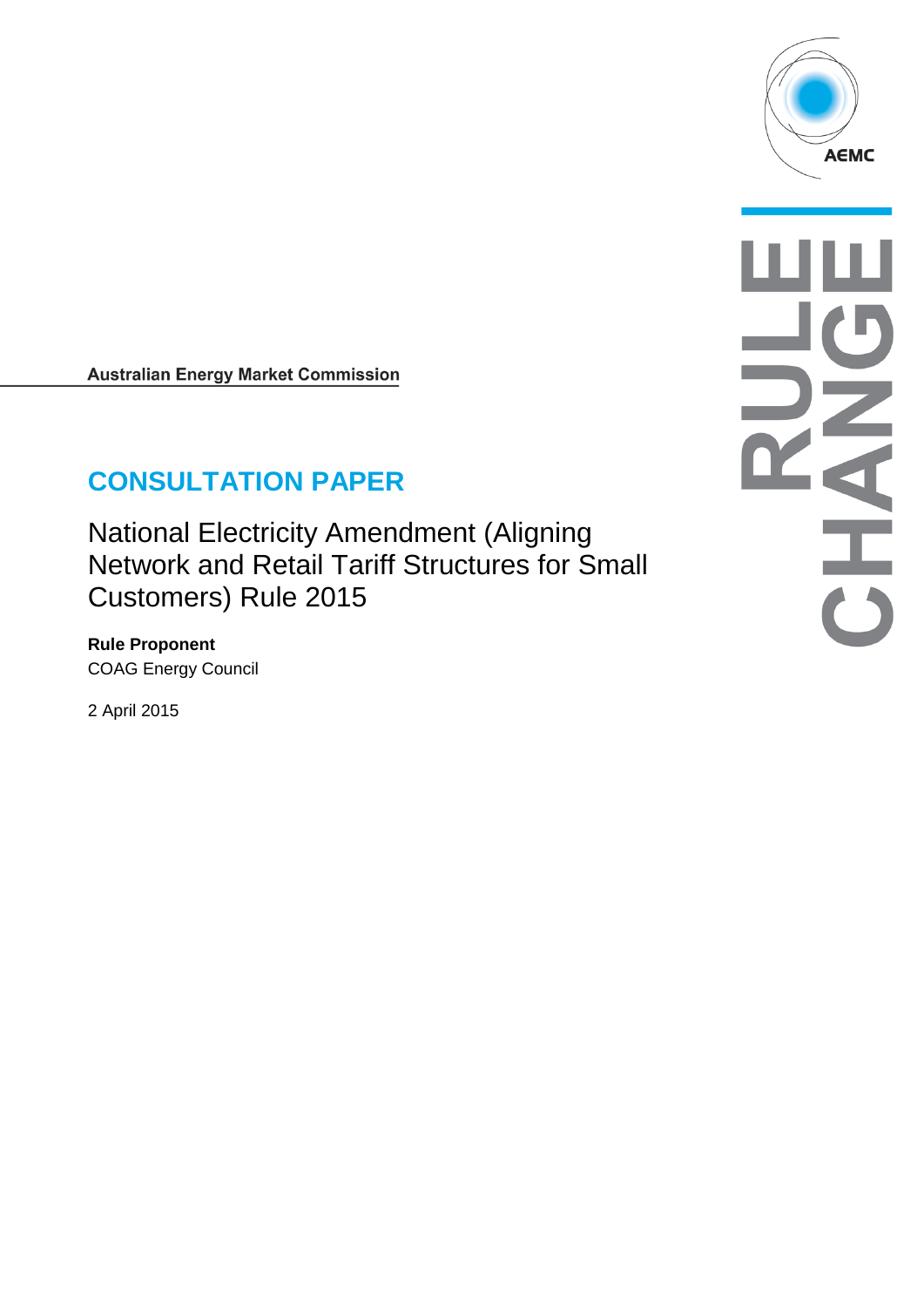#### **Inquiries**

Australian Energy Market Commission PO Box A2449 Sydney South NSW 1235

**E**: aemc@aemc.gov.au **T**: (02) 8296 7800 **F**: (02) 8296 7899

Reference: ERC0175

#### **Citation**

AEMC 2015, Aligning Network and Retail Tariff Structures for Small Customers, consultation Paper, 2 April 2015, Sydney

#### **About the AEMC**

The AEMC reports to the Council of Australian Governments (COAG) through the COAG Energy Council. We have two functions. We make and amend the national electricity, gas and energy retail rules and conduct independent reviews for the COAG Energy Council.

This work is copyright. The Copyright Act 1968 permits fair dealing for study, research, news reporting, criticism and review. Selected passages, tables or diagrams may be reproduced for such purposes provided acknowledgement of the source is included.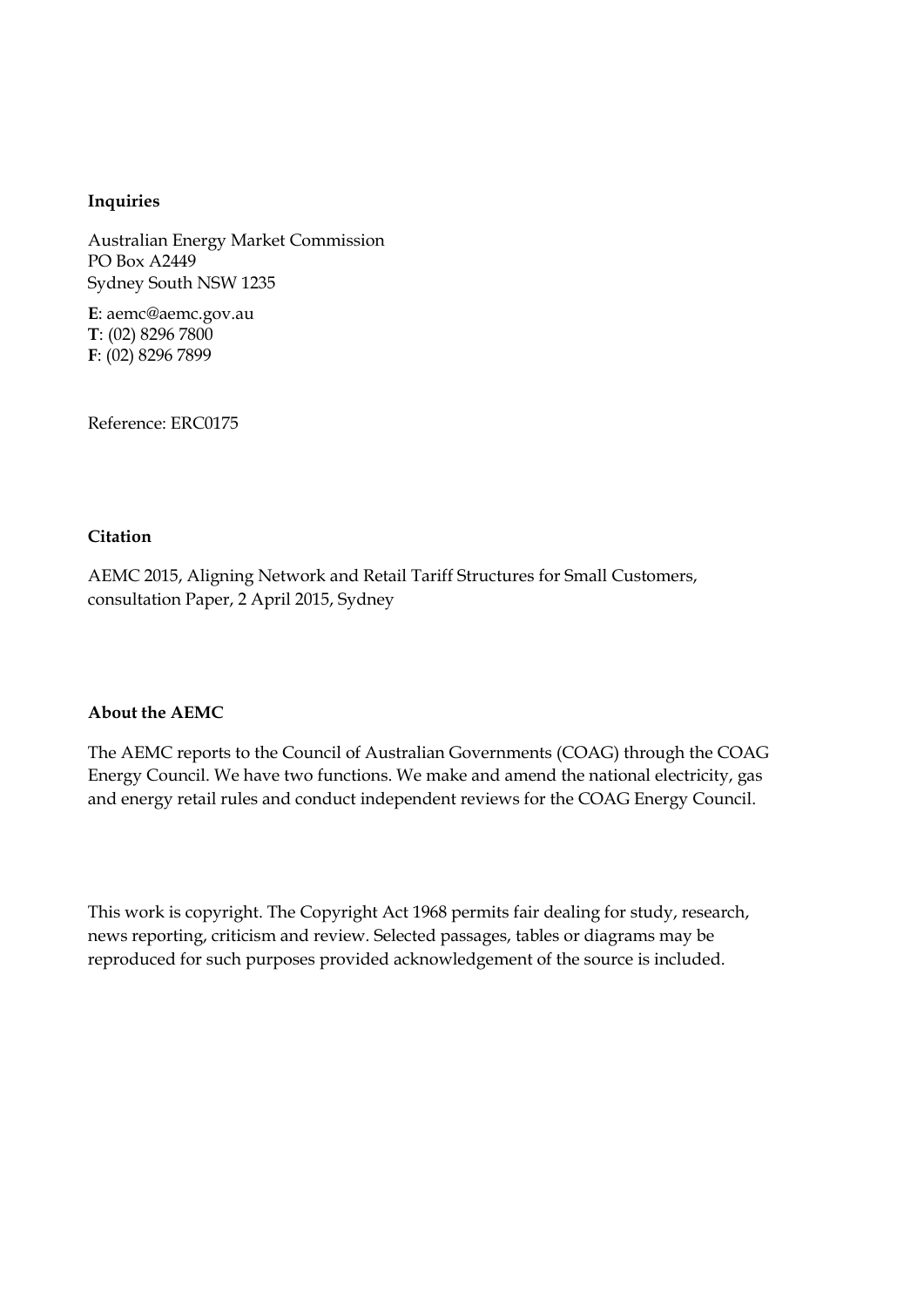# **Contents**

| $\mathbf{1}$   |     |                                                                                |  |  |
|----------------|-----|--------------------------------------------------------------------------------|--|--|
| $\overline{2}$ |     |                                                                                |  |  |
|                | 2.1 |                                                                                |  |  |
|                | 2.2 |                                                                                |  |  |
|                | 2.3 |                                                                                |  |  |
| 3              |     |                                                                                |  |  |
|                | 3.1 |                                                                                |  |  |
| 4              |     |                                                                                |  |  |
| 5              |     |                                                                                |  |  |
|                | 5.1 | Interaction with the Distribution Network Pricing Arrangements rule change  15 |  |  |
|                | 5.2 |                                                                                |  |  |
|                | 5.3 |                                                                                |  |  |
|                | 5.4 |                                                                                |  |  |
|                | 5.5 |                                                                                |  |  |
| 6              |     |                                                                                |  |  |
|                | 6.1 |                                                                                |  |  |
|                | 6.2 |                                                                                |  |  |
|                |     |                                                                                |  |  |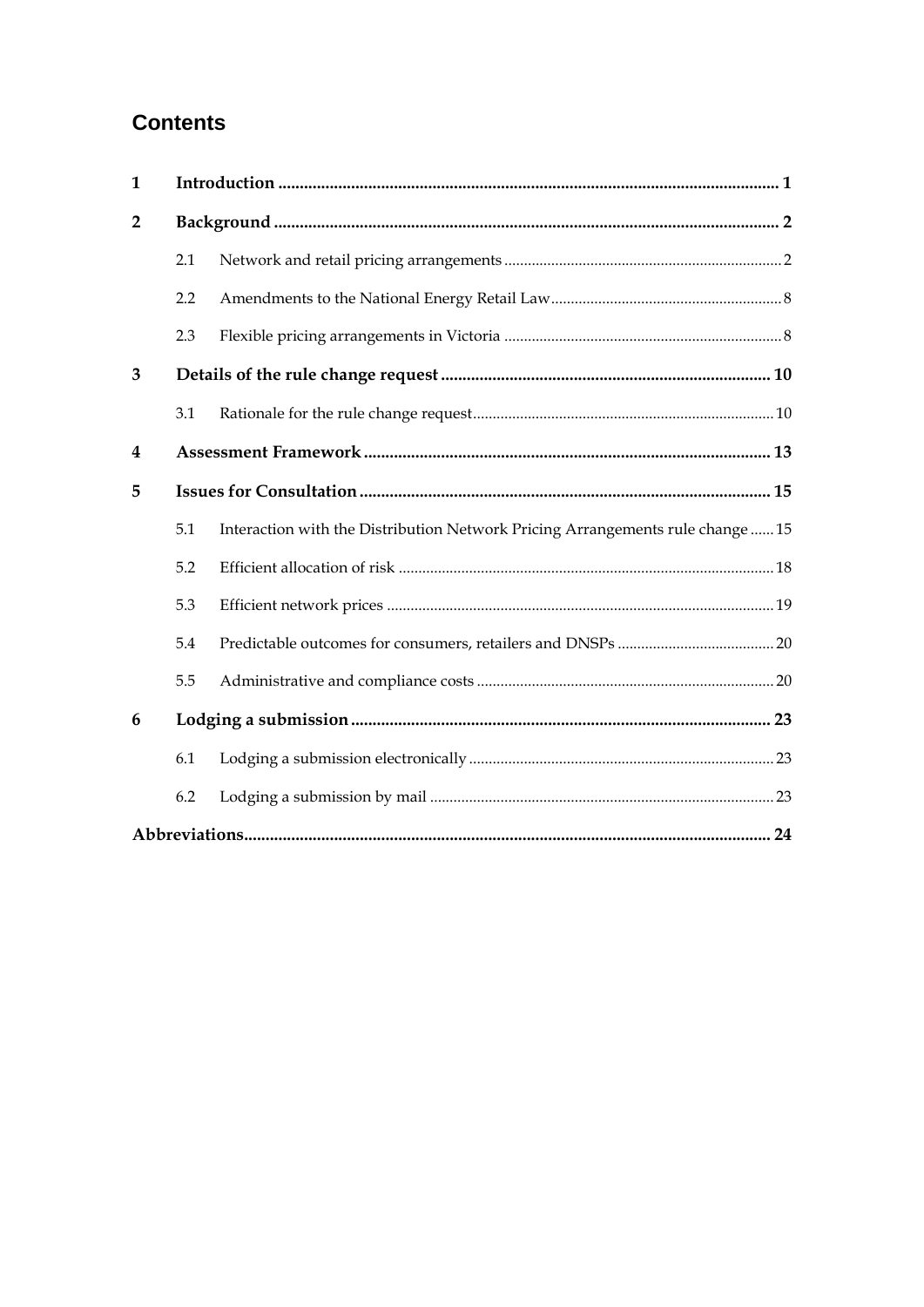### **1 Introduction**

On 25 June 2014, the Council of Australian Governments' (COAG) Energy Council submitted a rule change request to the Australian Energy Market Commission (AEMC or Commission) for the alignment of electricity network and retail tariff structures.

Under the proposal, if a state or territory government requires retailers to offer a standing offer with a prescribed tariff structure to small customers with an interval meter<sup>[1](#page-3-0)</sup> in its jurisdiction, then the distribution network service providers must make available to retailers a network tariff with a consistent structure to that standing offer.

This consultation paper has been prepared to facilitate public consultation on the rule change request, and to seek stakeholder submissions.

This paper:

-

- sets out the background to, and a summary of, the rule change request;
- sets out a proposed assessment framework to be used by the Commission in assessing the rule change request;
- identifies a number of questions and issues to facilitate consultation on this rule change request; and
- outlines the process for making submissions.

Submissions to this consultation paper are due by no later than 7 May 2015.

<span id="page-3-0"></span><sup>1</sup> An interval meter records consumption over half hour intervals, or potentially over shorter periods. These metering installations can be used to provide information about the timing of a consumer's consumption. These metering installations are either manually read at the premises or remotely read using a communications network.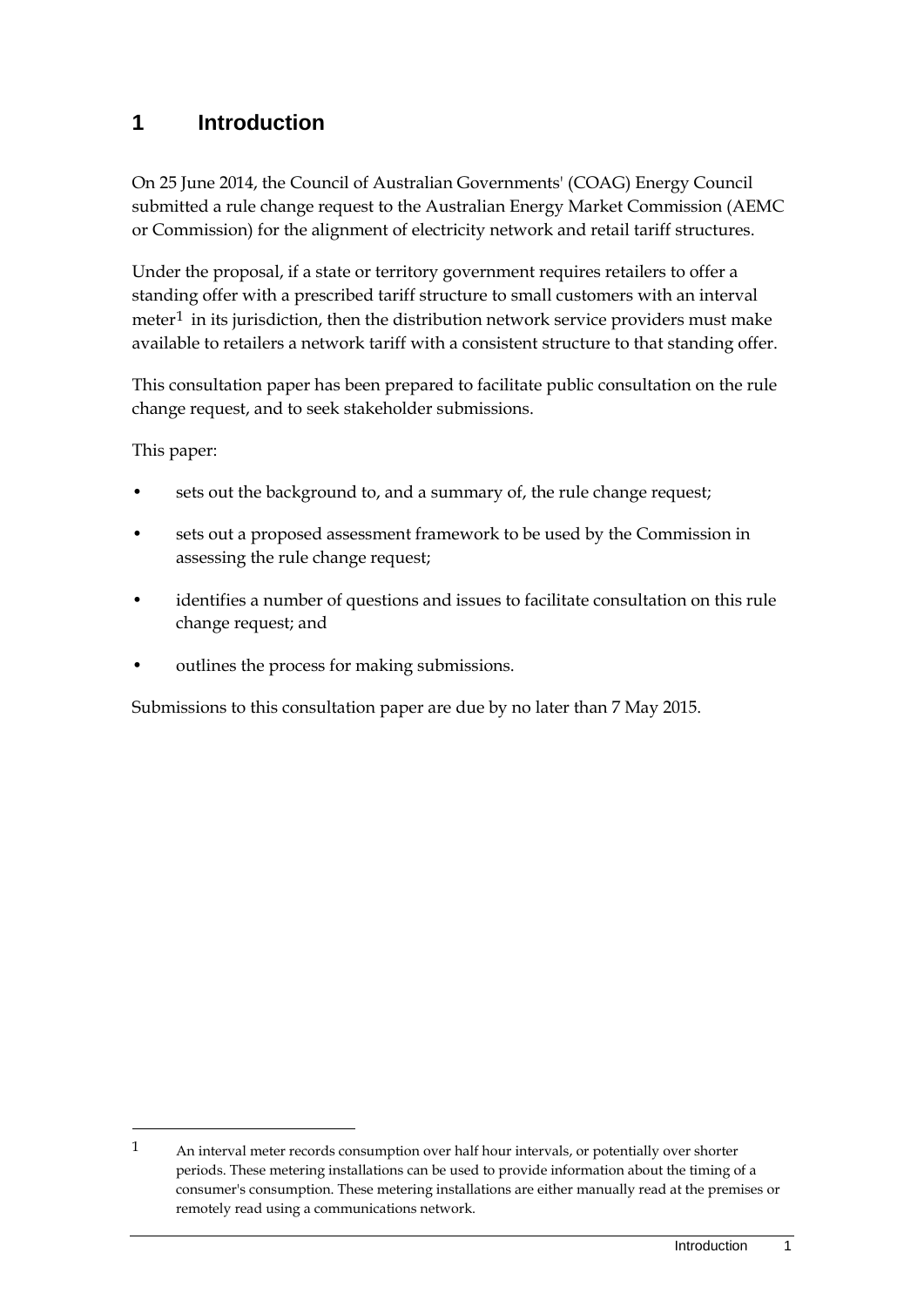# **2 Background**

The COAG Energy Council's rule change request has implications for the current network and retail pricing arrangements. To assist stakeholder understanding of these implications, this chapter provides an overview of the current arrangements that are pertinent to any assessment of the merits of the rule change request. This is intended to provide some context to both the issue that the COAG Energy Council has identified and the solutions that it has proposed.

This chapter sets out:

-

- a summary of the current arrangements for network and retail pricing;
- the National Energy Retail Law (NERL) clause that enables jurisdictions to require retailers to make available a standing offer with a prescribed tariff structure for small customers with an interval meter; and
- the Victorian flexible pricing arrangements.

### **2.1 Network and retail pricing arrangements**

### **2.1.1 Network pricing arrangements**

Network charges are a key cost component of the retail prices offered to consumers, comprising around 50 per cent of residential electricity prices.[2](#page-4-0) Network charges are made up of the costs of transporting and distributing electricity from generators to consumers via transmission and distribution networks. These costs are generally combined by distribution network service providers (DNSPs) into a single network charge that is passed through to retailers to recover from their customers as part of the retail electricity price (this is discussed further in section 2.1.2).

The network tariffs<sup>[3](#page-4-1)</sup> that apply for a specific DNSP in any particular year depend on the revenues that the DNSP is allowed to earn in that year and the control mechanism that applies to the DNSP, as determined by the Australian Energy Regulator (AER) in its regulatory determination.<sup>[4](#page-4-2)</sup> The National Electricity Rules (NER) also set out requirements that DNSPs must comply with in the design of network tariffs.[5](#page-4-3) Network tariffs must be approved by the AER annually.

#### 2 Aligning Network and Retail Tariff Structures for Small Customers

<span id="page-4-0"></span><sup>2</sup> AEMC, Final Report, 2014 Residential Electricity Price Trends, 11 December 2014, p.vi.

<span id="page-4-1"></span><sup>&</sup>lt;sup>3</sup> In this paper, the term "network tariffs" is used as a generic term to refer to both structure and pricing levels of DNSPs' charges. Where specific reference is made to the structure of tariffs, the term "tariff structures" is used and the term "pricing level" is used to refer to the level of prices.

<span id="page-4-2"></span><sup>&</sup>lt;sup>4</sup> NER clause 6.2.5(b). The AER has the option, subject to considering relevant criteria, to apply control mechanisms from a range that includes a revenue cap, a price cap, a weighted average price cap or an average revenue yield approach.

<span id="page-4-3"></span><sup>5</sup> These provisions are outlined in Part I of Chapter 6 of the NER.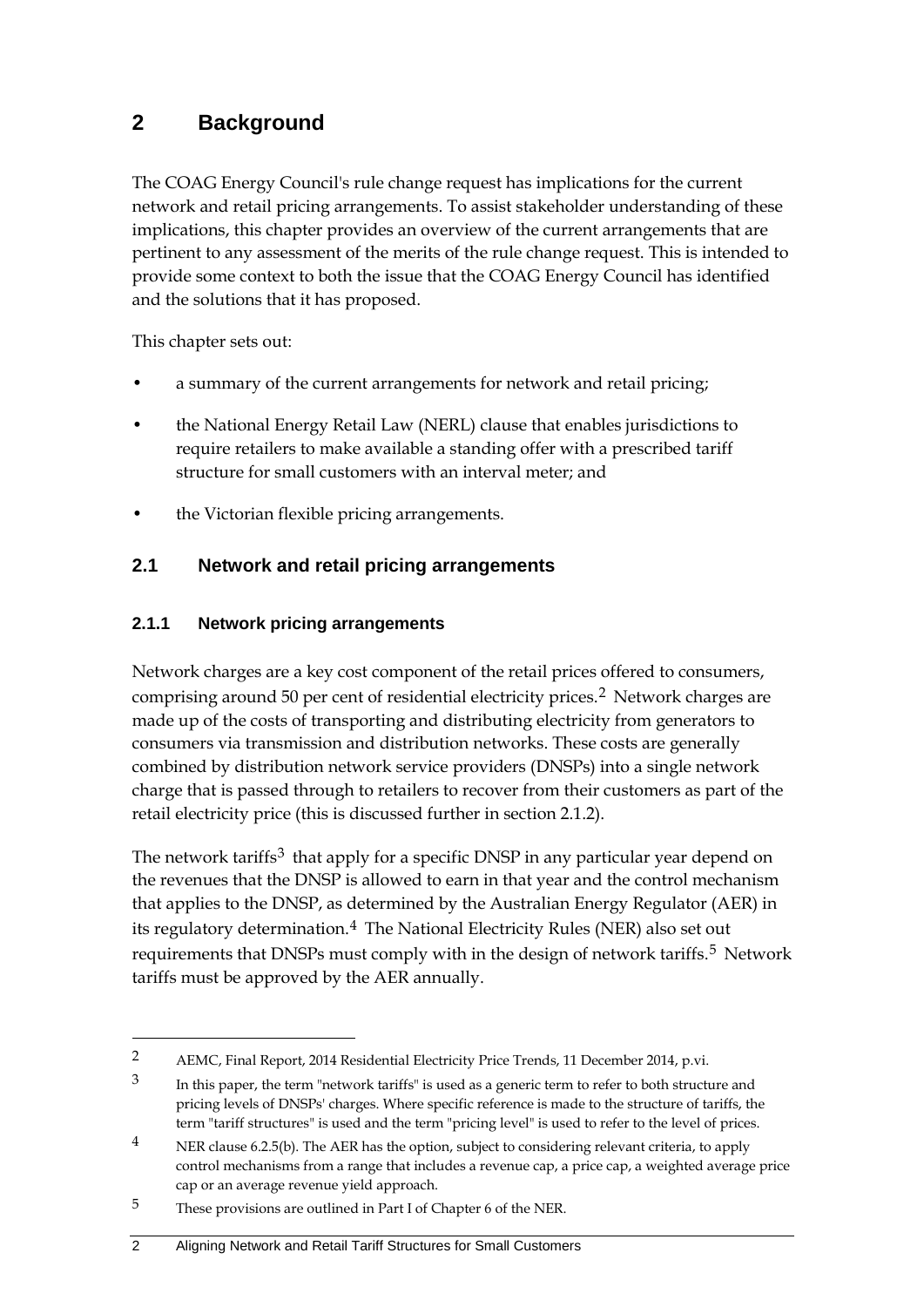Recent amendments made by the AEMC to Chapter 6 of the NER, as a result of the Distribution Network Pricing Arrangements rule change, have changed how network tariffs are set and the process by which they are approved.<sup>[6](#page-5-0)</sup> These amendments, which will progressively come into effect in all jurisdictions from 2017, include significant changes to both the distribution pricing principles and the network pricing process. This consultation paper considers the rule change request in the context of the new pricing arrangements.

### **The pricing principles**

Under the NER, the pricing structures of a DNSP are guided by the network pricing objective. This objective is that the tariffs that a DNSP charges in respect of its provision of direct control services<sup>[7](#page-5-1)</sup> to a retail customer should reflect the DNSP's efficient costs of providing those services to the retail customer.<sup>[8](#page-5-2)</sup>

The network pricing objective is supported by a set of five pricing principles.<sup>[9](#page-5-3)</sup> These are that:

- The revenue expected to be recovered from each tariff class must be greater than the avoidable cost and less than the standalone cost of the service (standalone and avoidable cost principle).[10](#page-5-4)
- Each network tariff must be based on the long run marginal cost (LRMC) of providing the service.[11](#page-5-5) LRMC is a measure of the network costs caused by using more energy, or the costs that could be saved by using less energy. Network tariffs based on this measure may provide signals to consumers about the costs of using the network (LRMC principle).
- The revenue expected to be recovered from each network tariff must: reflect the DNSP's total efficient costs of providing services to the consumers assigned to that tariff; permit the DNSP to recover its expected revenue in accordance with its regulatory determination; and must be recovered in a way that minimises distortions to the pricing principles (total efficient cost principle).<sup>[12](#page-5-6)</sup>
- DNSPs must also give effect to a consumer impact principle when developing their tariffs.[13](#page-5-7) This principle requires DNSPs to consider the impact on

- <span id="page-5-6"></span>12 NER clause  $6.8.15(g)$ .
- <span id="page-5-7"></span>13 NER clause 6.8.15(h)(i).

<span id="page-5-0"></span><sup>6</sup> AEMC, Distribution Network Pricing Arrangements Final Rule Determination, November 2014.

<span id="page-5-1"></span><sup>&</sup>lt;sup>7</sup> A direct control network service is an electricity network service for which the price of the service, or revenue to be earned from the service, must be regulated under a distribution determination. See section 2B of the NEL.

<span id="page-5-2"></span><sup>8</sup> NER Clause 6.8.15(a).

<span id="page-5-3"></span><sup>9</sup> These are set out in NER clause 6.8.15(e) to (j).

<span id="page-5-4"></span><sup>10</sup> NER clause 6.8.15(e).

<span id="page-5-5"></span><sup>11</sup> NER clause 6.8.15(f).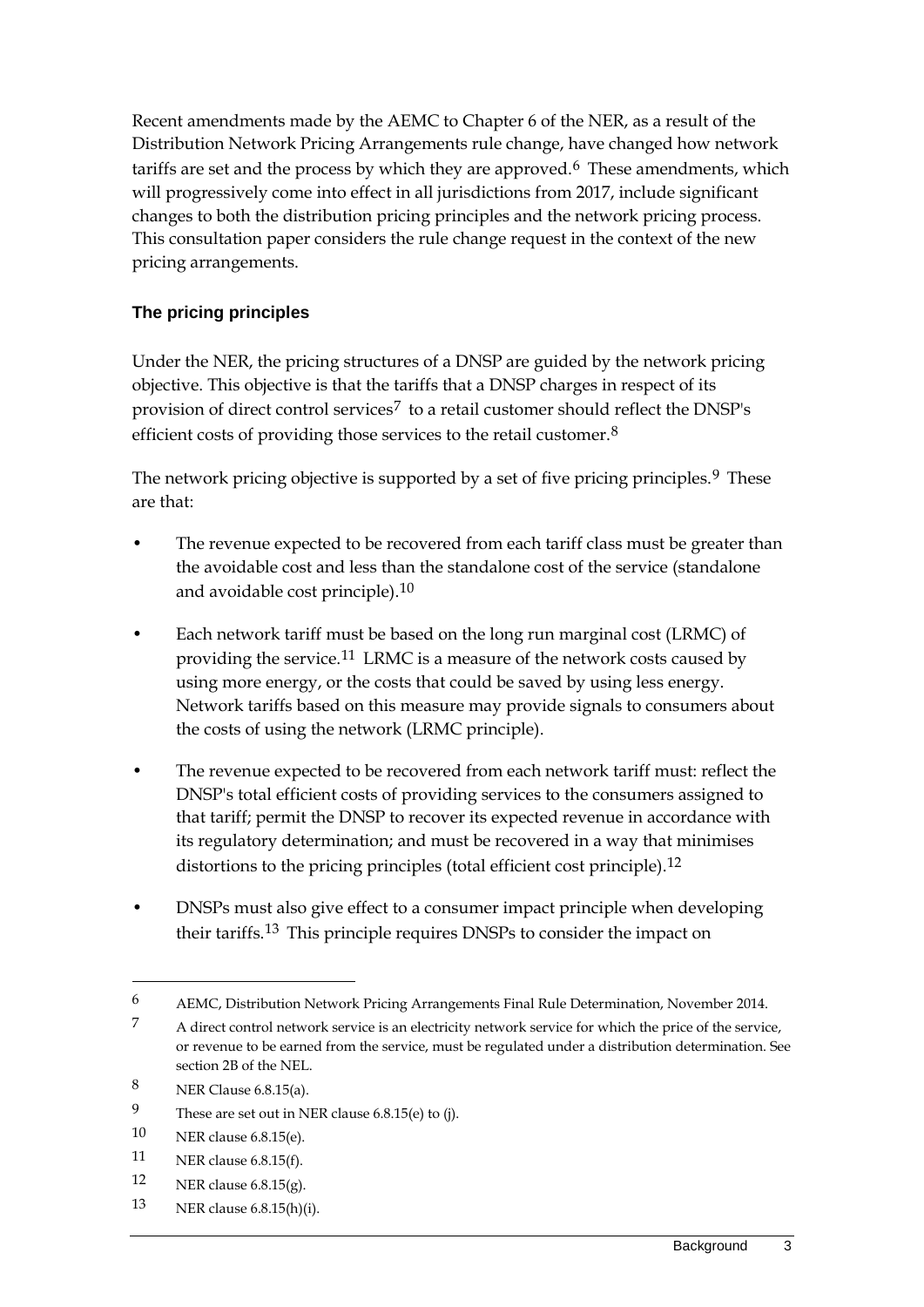consumers of changes in network charges and set tariffs that consumers are reasonably capable of understanding (consumer impact principle).

• Network tariffs must also comply with any jurisdictional pricing obligations imposed by state or territory governments (jurisdictional pricing obligation principle).[14](#page-6-0)

The network tariffs set by DNSPs must comply with the pricing principles.<sup>[15](#page-6-1)</sup> However, DNSPs are able to depart from the three principles for standalone and avoidable cost, LRMC, and total efficient costs, to the extent necessary to meet the consumer impact and jurisdictional pricing obligation principles.[16](#page-6-2)

In addition to the pricing principles, changes to the pricing levels of network tariffs must comply with the 'side constraints' provisions in the NER.[17](#page-6-3) These provisions limit the magnitude of price changes within a tariff class from year to year.

#### **The network pricing process**

The Distribution Network Pricing Arrangements rule change introduced a two stage network pricing process.[18](#page-6-4)

- In the first stage, which occurs alongside the regulatory determination process, DNSPs are required to develop a Tariff Structure Statement (TSS). In its TSS, each DNSP must outline the tariff classes, tariff structures, policies and procedures for assigning consumers to tariffs, and the approach to setting tariff pricing levels that it proposes to apply over the next regulatory control period.<sup>[19](#page-6-5)</sup> The TSS must be accompanied by a schedule of indicative price levels.<sup>[20](#page-6-6)</sup> The TSS is assessed for compliance with the pricing principles by the AER in conjunction with the DNSP's regulatory proposal.[21](#page-6-7)
- In the second stage, which occurs on an annual basis prior to the commencement of each regulatory year in the relevant period, a DNSP must develop an annual pricing proposal that details the pricing levels that the DNSP proposes to apply to each of the tariff structures outlined in its approved TSS.<sup>[22](#page-6-8)</sup> The AER is required to assess the DNSP's annual pricing proposal against the approved TSS

-

<span id="page-6-3"></span>17 NER clause 6.8.16.

- <span id="page-6-5"></span>19 NER clause 6.18.1A(a).
- <span id="page-6-6"></span>20 NER clause 6.18.1A(e).
- <span id="page-6-7"></span>21 NER clause 6.12.3(k).
- <span id="page-6-8"></span>22 NER clause 6.18.2(b)(2).

<span id="page-6-0"></span><sup>14</sup> NER clause 6.8.15(j).

<span id="page-6-1"></span><sup>15</sup> NER clause 6.8.15(b).

<span id="page-6-2"></span><sup>16</sup> NER clause 6.8.15(c).

<span id="page-6-4"></span><sup>18</sup> AEMC, Distribution Network Pricing Arrangements Final Rule Determination, November 2014.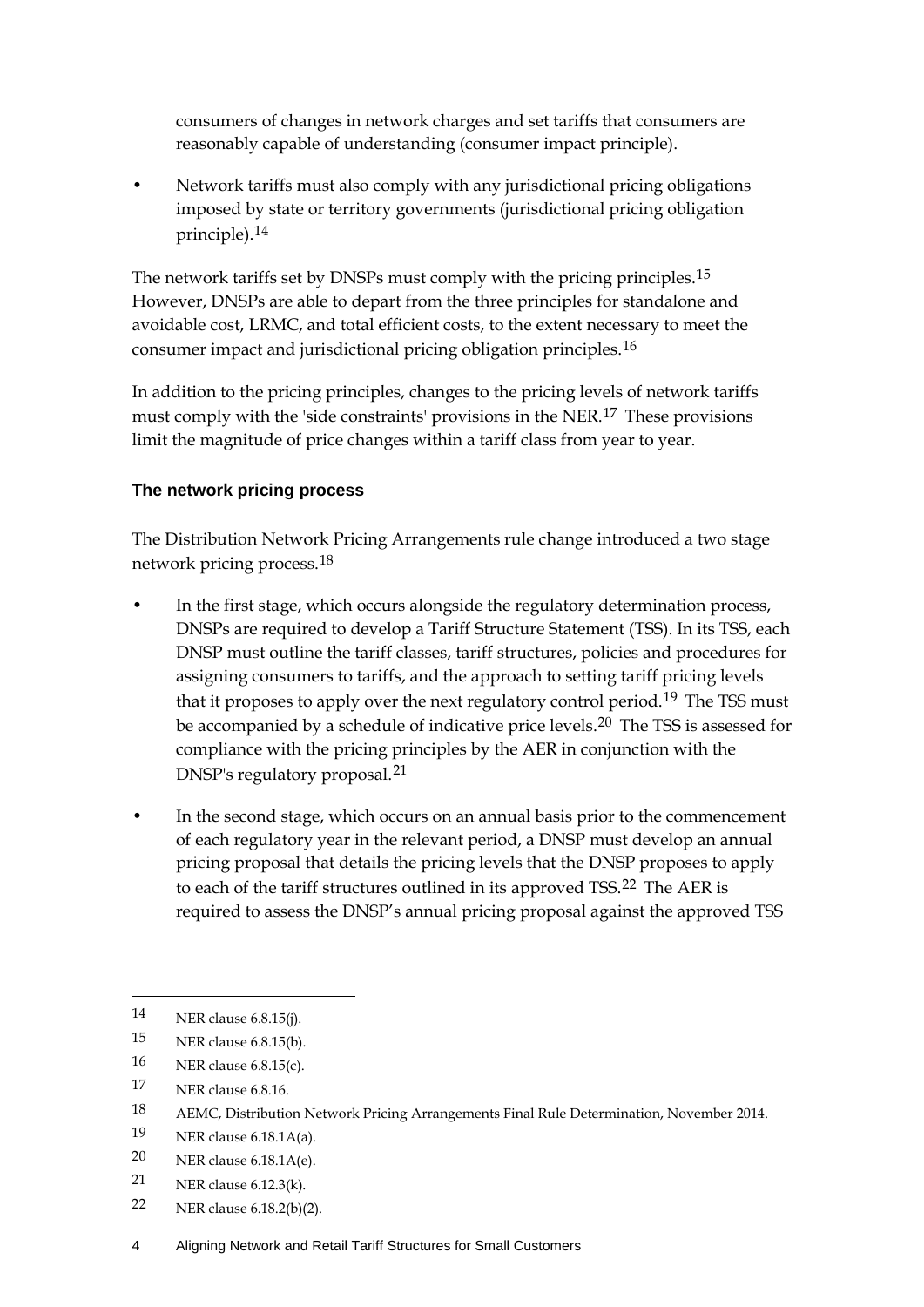and the control mechanism as specified in the AER's regulatory determination for the DNSP.[23](#page-7-0)

As part of the first stage of the network pricing process, DNSPs are required to describe how they have consulted with retailers and consumers on the design of the network tariffs they have proposed to implement over the next regulatory control period.[24](#page-7-1) DNSPs must also describe how they have sought to address any relevant concerns raised as a result of this engagement.[25](#page-7-2)

In determining the tariff classes that consumers are proposed to be assigned to, DNSPs are required to have regard to the nature and extent of a consumer's usage, the nature of the connection and the type of metering that is available at a consumer's premise.<sup>[26](#page-7-3)</sup> Under the NER, DNSPs must treat consumers with a similar connection and usage profile on an equal basis.[27](#page-7-4)

DNSPs are able to amend their approved TSS during a regulatory control period under limited circumstances, subject to the approval of the AER.[28](#page-7-5) To amend a TSS, a DNSP must demonstrate that an event occurred that was beyond its reasonable control and which could not have been reasonably foreseen at the time the TSS was approved.<sup>[29](#page-7-6)</sup> Further, the DNSP must demonstrate that the proposed amendments to the TSS would, or would be likely to, result in a TSS that better complies with the pricing principles. $30$ 

The TSS amendment process occurs outside of the annual pricing process. In order to get an amendment through in time for a particular regulatory year, a DNSP is required to submit its amended TSS to the AER at least nine months before the commencement of that year.<sup>[31](#page-7-8)</sup> In turn, the AER must publish its decision at least four months before the commencement of the relevant regulatory year.<sup>[32](#page-7-9)</sup>

The Distribution Network Pricing Arrangements rule change<sup>[33](#page-7-10)</sup> also introduced new timeframes for the annual network pricing process. Under the new arrangements:

• all DNSPs must submit a proposed annual pricing proposal to the AER at least three months before the commencement of the next regulatory control year; and [34](#page-7-11)

<span id="page-7-2"></span>25 Ibid.

- <span id="page-7-3"></span>26 NER clause 6.18.4(a)(1).
- <span id="page-7-4"></span>27 NER clause 6.18.4(a)(2).
- <span id="page-7-5"></span>28 NER clause 6.18.1B(d).
- <span id="page-7-6"></span>29 NER clause 6.18.1B(b)(2).
- <span id="page-7-7"></span>30 NER clause 6.18.1B(b)(5).
- <span id="page-7-8"></span>31 NER clause 6.18.1B(a).
- <span id="page-7-9"></span>32 NER clause 6.18.1B(e).
- <span id="page-7-10"></span>33 AEMC, Distribution Network Pricing Arrangements Final Rule Determination, November 2014.
- <span id="page-7-11"></span>34 NER clause 6.18.2(a)(2).

<span id="page-7-0"></span><sup>23</sup> NER clause 6.18.8(a)(1).

<span id="page-7-1"></span><sup>24</sup> NER clause 6.8.2(c1a).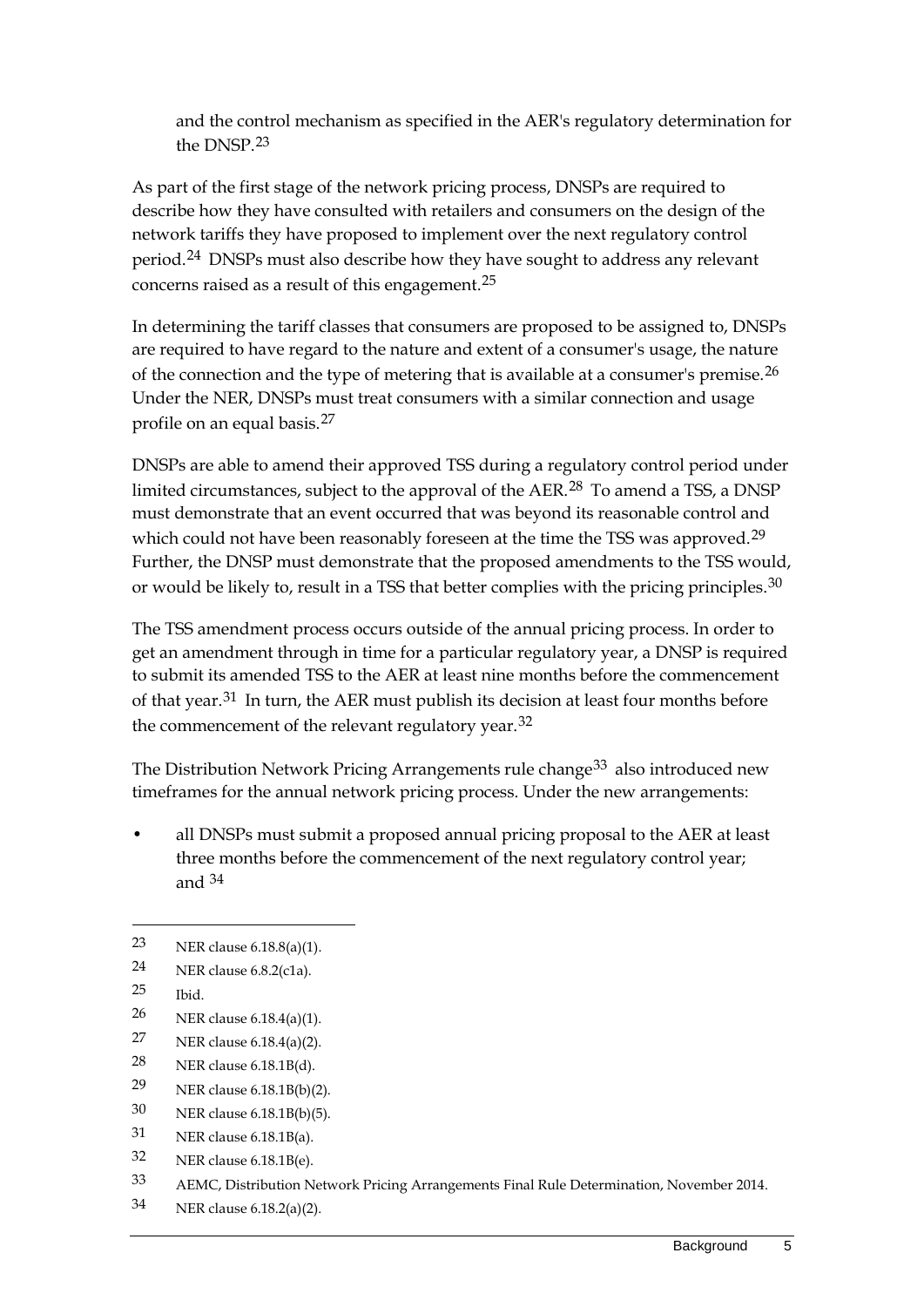• the AER must decide on a DNSP's annual pricing proposal within 30 business days of receipt.[35](#page-8-0)

This should provide retailers and consumers with at least six weeks notification of annual network tariffs.

### **2.1.2 Retail pricing arrangements**

Retailers supply electricity to small customers under either a standing offer or a market offer (detailed in the next section). Small customers are generally defined as any residential customer or any business customer consuming less than 100 megawatt hour (MWh) a year. $36$ 

The NERL and the National Energy Retail Rules (NERR) regulate the terms and conditions of standard retail contracts and prescribe some minimum terms and conditions of market retail contracts, under the National Energy Customer Framework (NECF). The NECF has been adopted in all states and territories in the National Electricity Market (NEM), with the exception of Queensland and Victoria.[37](#page-8-2) In Victoria jurisdictional requirements regulate the arrangements for retail contracts.

This rule change request only relates to standing offers for small customers with an interval meter, where a state or territory government has prescribed the structure of that standing offer in accordance with section 22(1a) of the NERL.

### **Regulatory arrangements for standing offers and market offers**

Standing offers are made to small customers by the relevant designated retailer.[38](#page-8-3) A designated retailer for a small customer is either the local area retailer where there is no existing connection, or the financially responsible retailer where there is an existing connection.[39](#page-8-4)

A standard retail contract is a contract between a retailer and a small customer that takes effect when a customer accepts a retailer's standing offer. A standard retail contract acts as a default retail contract in situations where a consumer has never accepted a market offer, or switched retailer, or where a consumer has moved into a

<span id="page-8-0"></span><sup>35</sup> NER clause 6.18.8(c3).

<span id="page-8-1"></span><sup>36</sup> NERL sections 5 and 6; and NERR clause 7. The upper consumption threshold for small business customers has been varied in some jurisdictions. In South Australia, the upper consumption threshold is 160 MWh (SA NERL regulations clause 5); while in Tasmania, it is 150 MWh (Tas NERL regulations clause 7).

<span id="page-8-2"></span><sup>37</sup> NECF is scheduled to commence in Queensland on 1 July 2015.

<span id="page-8-3"></span><sup>38</sup> NERL sections 22(1) and 31.

<span id="page-8-4"></span><sup>39</sup> NERL section 2(1). Under the NERL, a local area retailer is a retailer that has been nominated by a participating jurisdiction for: the geographical area (or part area) of the jurisdiction; specified premises or a specified class of premises; or specified customers or a specified class of customers. Whereas, a financially responsible retailer is the retailer who is the financially responsible market participant responsible for the premises under the NER. The financially responsible retailer has responsibility to pay for energy consumed at that connection point in the wholesale market.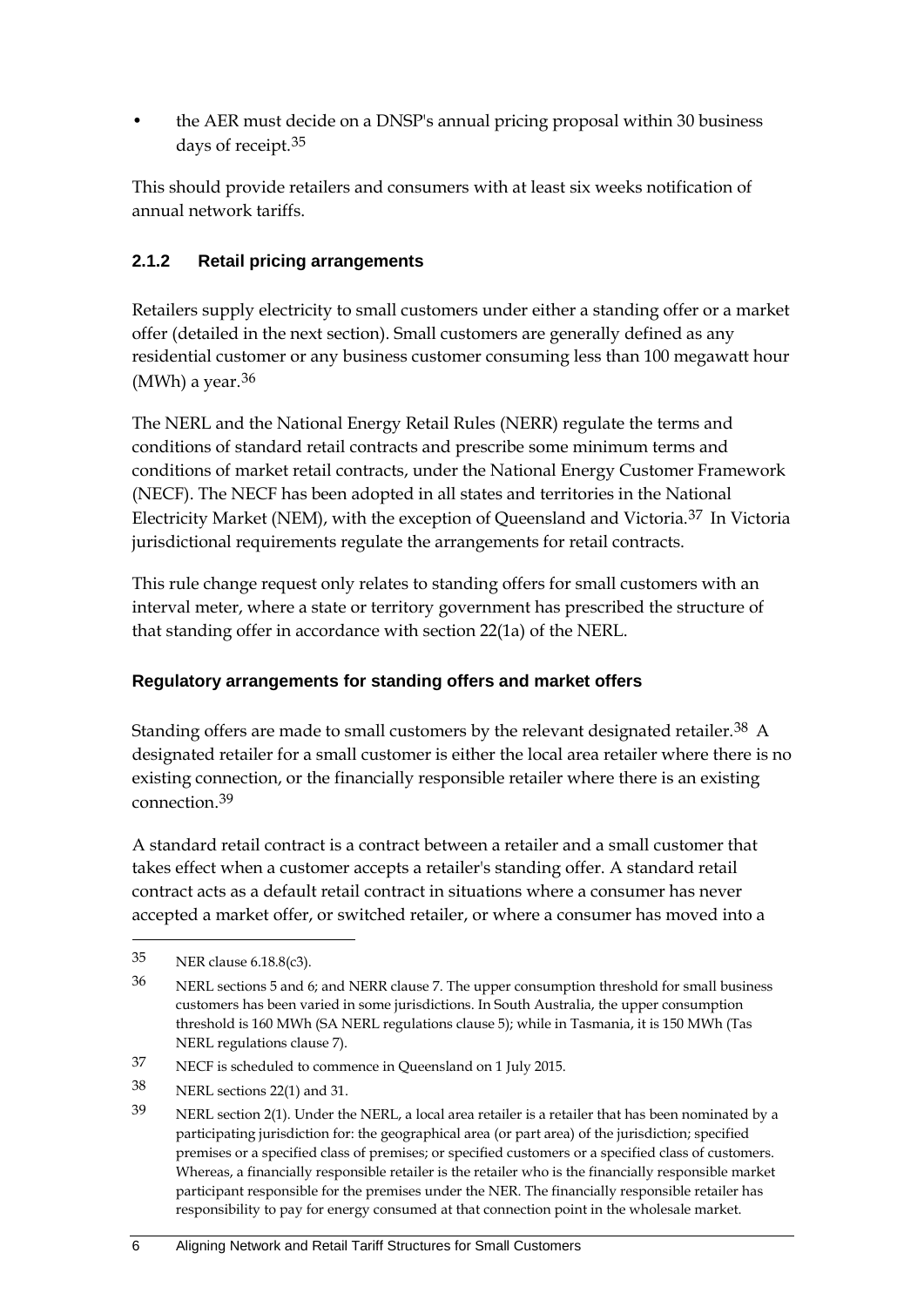new premise without signing a new retail contract. A consumer can also choose to be supplied by a retailer under a standing offer. Retailers are able to vary the tariffs and charges under a standard retail contract from time to time, but no more than once every six months.[40](#page-9-0)

In contrast, a market offer may be offered by any retailer to any small customer. Market retail contracts set out the terms and conditions on which a retailer will provide retail services to a customer. The contract terms, tariffs and charges of a market retail contract are subject to limited minimum requirements.[41](#page-9-1) There is no restriction on the number or size of price variations under market offers.

The proportion of consumers on either a standing offer or market offer differs across the states and territories depending in part on the level of retail competition.

### **Process for setting tariffs for standing offers and market offers**

In states or territories where there are no electricity retail price controls, retailers can determine the price and structure of all retail tariffs, including for standing offers.<sup>[42](#page-9-2)</sup> Where retail price controls exist, the relevant jurisdictional regulator determines the maximum price that can be charged under a standing offer.

Retailers recover network charges from consumers through retail tariffs.[43](#page-9-3) As network charges are the largest component of a retail price, the structure of retail tariffs usually have significant regard to the structure of the relevant network tariff.

A retailer can identify the network tariff that a consumer has been assigned to by a DNSP by querying the database for National Meter Identifier (NMI) standing data.<sup>[44](#page-9-4)</sup>

### **Implications of metering arrangements for small customers**

Depending on the type of meter installed at a small customer's premises and the range of retail tariffs offered by retailers operating in their local area, a small customer can choose a standing offer or a market offer that has either:

- a flat tariff structure; or
- a flexible tariff structure which could include, for example, a time varying or time of use (TOU) tariff structure or a capacity based tariff structure.

<span id="page-9-0"></span><sup>40</sup> NERR, schedule 1 clause 8.2(b).

<span id="page-9-1"></span><sup>41</sup> These minimum requirements are set out in the NERR.

<span id="page-9-2"></span><sup>42</sup> Retail prices in New South Wales, Victoria and South Australia are deregulated. Retail prices in South East Queensland will be deregulated from 1 July 2015.

<span id="page-9-3"></span><sup>43</sup> Retailers also recover a number of other input costs through the retail tariffs they charge consumers, including generation cost and green scheme amounts.

<span id="page-9-4"></span><sup>&</sup>lt;sup>44</sup> The database for NMI standing data is managed by the Australian Energy Market Operator (AEMO). AEMO procedures govern access to this database and the sharing of information related to a consumer's NMI between registered participants.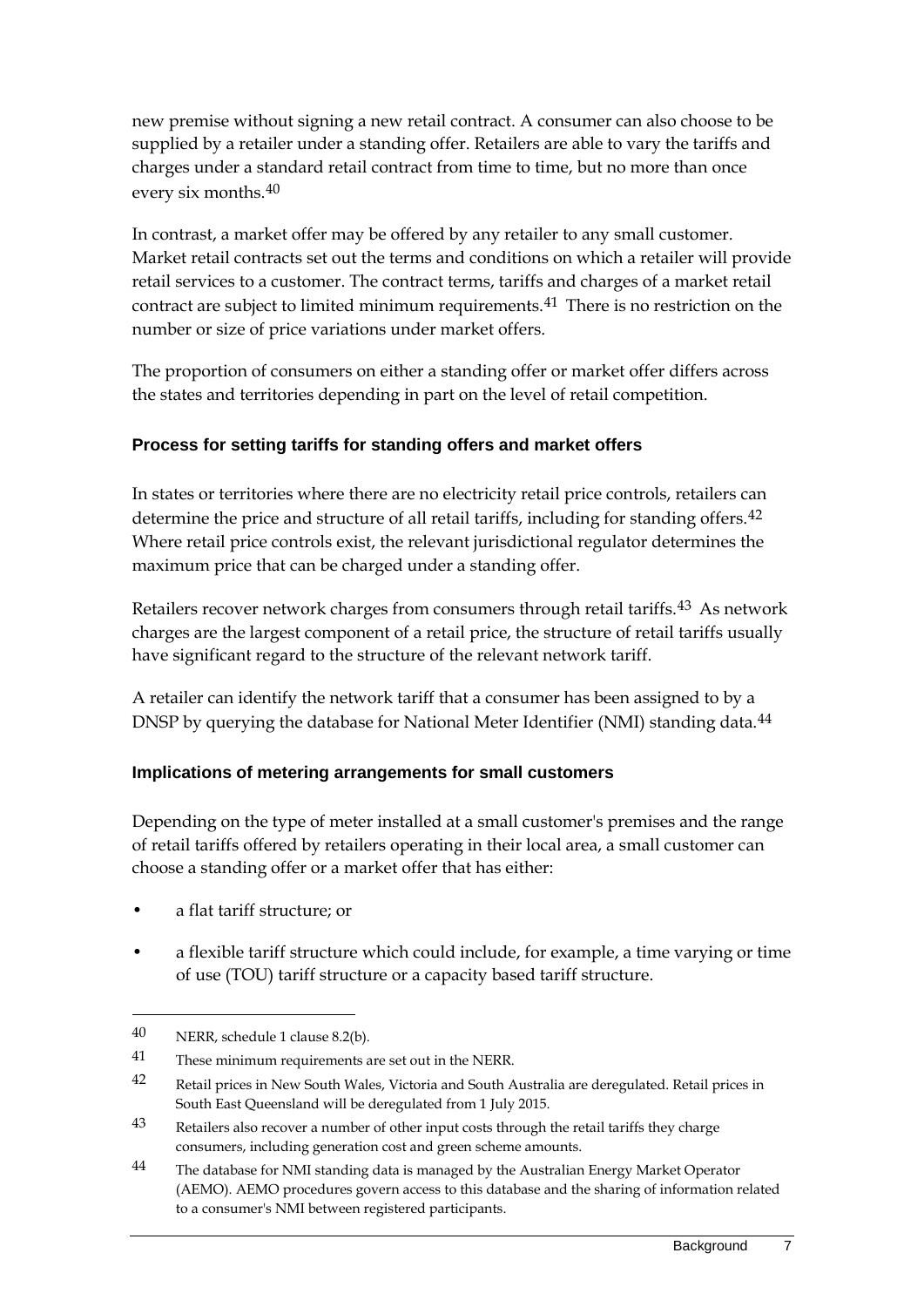A flat tariff structure has a volume (or consumption) based charge that does not vary depending on the time of day or by location.<sup>[45](#page-10-0)</sup> Flat tariff structures include inclining block tariffs where a consumer is charged more for each block of consumption. This contrasts with flexible tariff structures where charges may vary depending on when consumption occurs during the day or the capacity of a consumer. For instance, a TOU tariff may apply a different charge during peak and off-peak periods within a day.

Consumers that have an accumulation meter $46$  at their premises can only choose a retail contract that has a flat tariff structure. This is because an accumulation meter cannot measure a consumer's consumption in sufficient detail to derive the time of day that consumption occurred, as is necessary for time varying tariff structures. This compares with consumers that have an interval or advanced meter at their premises, who may be able to choose a retail contract that has either a flat or TOU tariff structure.[47](#page-10-2)

### **2.2 Amendments to the National Energy Retail Law**

In November 2013, the Standing Council on Energy and Resources (SCER)<sup>[48](#page-10-3)</sup> amended the NERL to enable a state or territory government to require retailers to offer a standing offer with a prescribed tariff structure to classes of small customers with an interval meter in its jurisdiction.

As this provision operates under the NERL, it only applies in jurisdictions that have adopted the NECF.<sup>[49](#page-10-4)</sup> At present, no state or territory government has enacted a local instrument under the NERL to require retailers to do this in their jurisdiction.

### **2.3 Flexible pricing arrangements in Victoria**

In June 2013, flexible pricing arrangements were introduced in Victoria as part of the Advanced Metering Infrastructure (AMI) program in that state. Under the AMI program, advanced meters were installed in almost all Victorian homes and small

http://www.aemc.gov.au/Rule-Changes/Expanding-competition-in-metering-and-related-serv#.

<span id="page-10-0"></span><sup>45</sup> However, a flat network tariff may vary depending on the season.

<span id="page-10-1"></span><sup>46</sup> Accumulation metering installations only record the total amount of electricity used over a specified period. Consumption data is generally retrieved manually from the metering installation at a consumer's premises periodically, typically every three months to match the retailer's billing cycle. This data does not record when electricity is used.

<span id="page-10-2"></span><sup>&</sup>lt;sup>47</sup> The AEMC is currently considering a rule change that would facilitate a consumer and market-led approach to the deployment of advanced meters where consumers drive the uptake of technology through their choice of products and services. A draft determination and draft rule were published on 26 March 2015. See:

<span id="page-10-3"></span><sup>48</sup> Predecessor to the COAG Energy Council.

<span id="page-10-4"></span><sup>49</sup> See section 2.1.2 as to where the NECF has been adopted.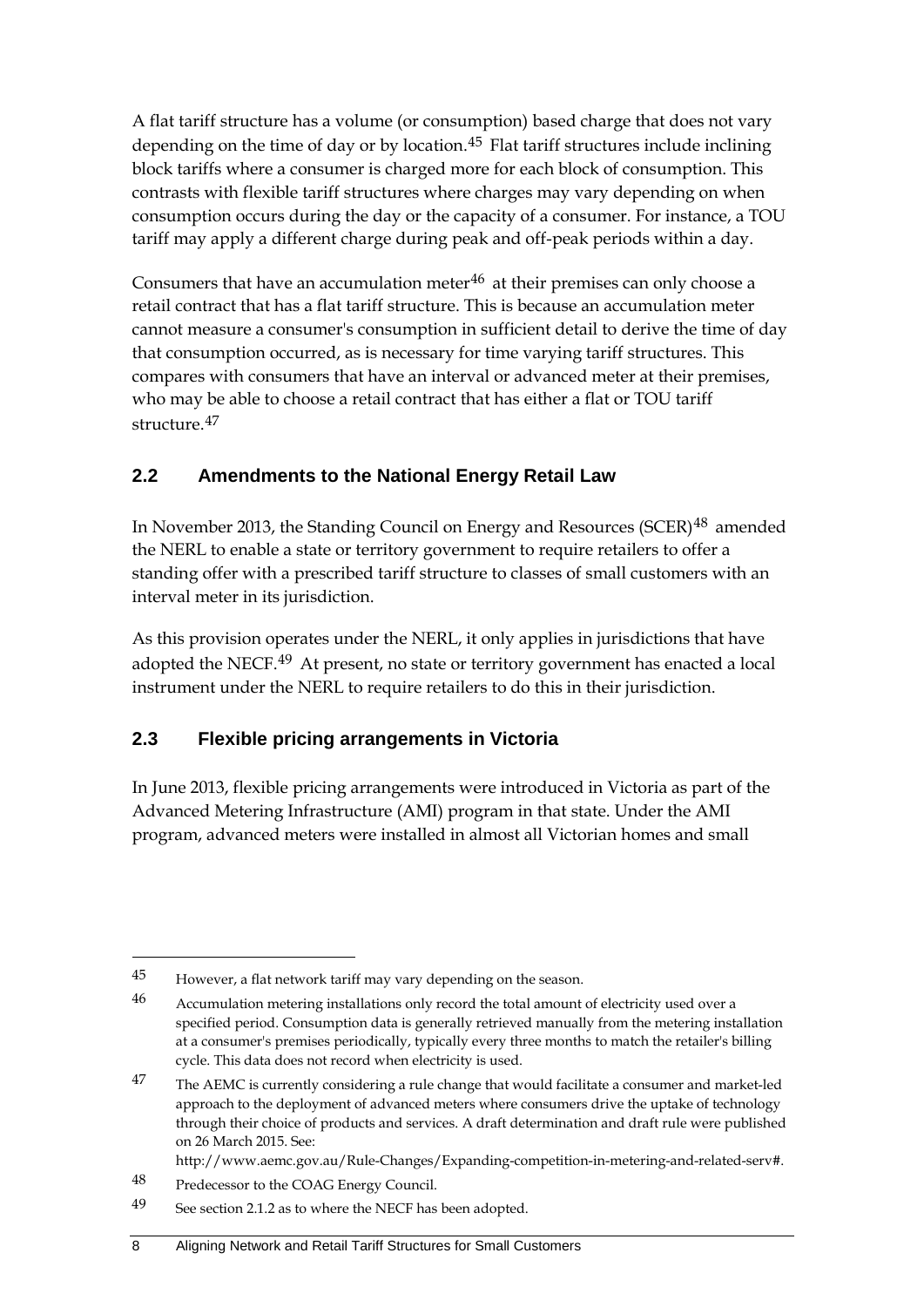businesses by DNSPs. The roll-out was completed in June 2014.[50](#page-11-0) Approximately 2.8 million advanced meters were installed across the state.<sup>[51](#page-11-1)</sup>

The Victorian Government introduced flexible pricing arrangements through a Victorian Order in Council on 19 June 2013.<sup>[52](#page-11-2)</sup> Under these arrangements, retailers must make available to all domestic customers,<sup>[53](#page-11-3)</sup> a standing offer with a flat tariff structure (flat AMI retail tariff).<sup>[54](#page-11-4)</sup> Domestic customers are also able to elect to opt-in to a market offer retail contract with a time of use structure (flexible AMI retail tariff), but must provide their explicit informed consent to the retailer to place them on it.<sup>[55](#page-11-5)</sup>

DNSPs are required to offer at least one flat AMI distribution tariff and one flexible AMI distribution tariff.<sup>[56](#page-11-6)</sup> Under the AMI Tariff Order, a DNSP must assign a domestic customer in accordance with a retailer's direction, so that the structure of the retail tariff and network tariff is aligned.<sup>[57](#page-11-7)</sup>

<span id="page-11-0"></span><sup>50</sup> http://www.smartmeters.vic.gov.au/about-smart-meters/end-of-rollout.

<span id="page-11-1"></span><sup>51</sup> Ibid.

<span id="page-11-2"></span><sup>52</sup> Advanced Metering Infrastructure (AMI Tariffs) Order, 19 June 2013.

<span id="page-11-3"></span><sup>53</sup> The AMI Tariffs Order defines a domestic customer as a customer who purchases electricity principally for personal, household or domestic use at a supply point. The AMI Tariffs Order distinguishes between a domestic customer and a small business customer.

<span id="page-11-4"></span><sup>54</sup> AMI Tariffs Order, clause 6.

<span id="page-11-5"></span><sup>55</sup> AMI Tariffs Order, clause 7(1)(a).

<span id="page-11-6"></span><sup>56</sup> At least one of its flexible AMI distribution tariffs must be consistent with the common form distribution tariff set by the Victorian Government in the schedule to the AMI Tariffs Order. AMI Tariffs Order, clause 9(1)(2).

<span id="page-11-7"></span><sup>57</sup> AMI Tariffs Order, clause 10.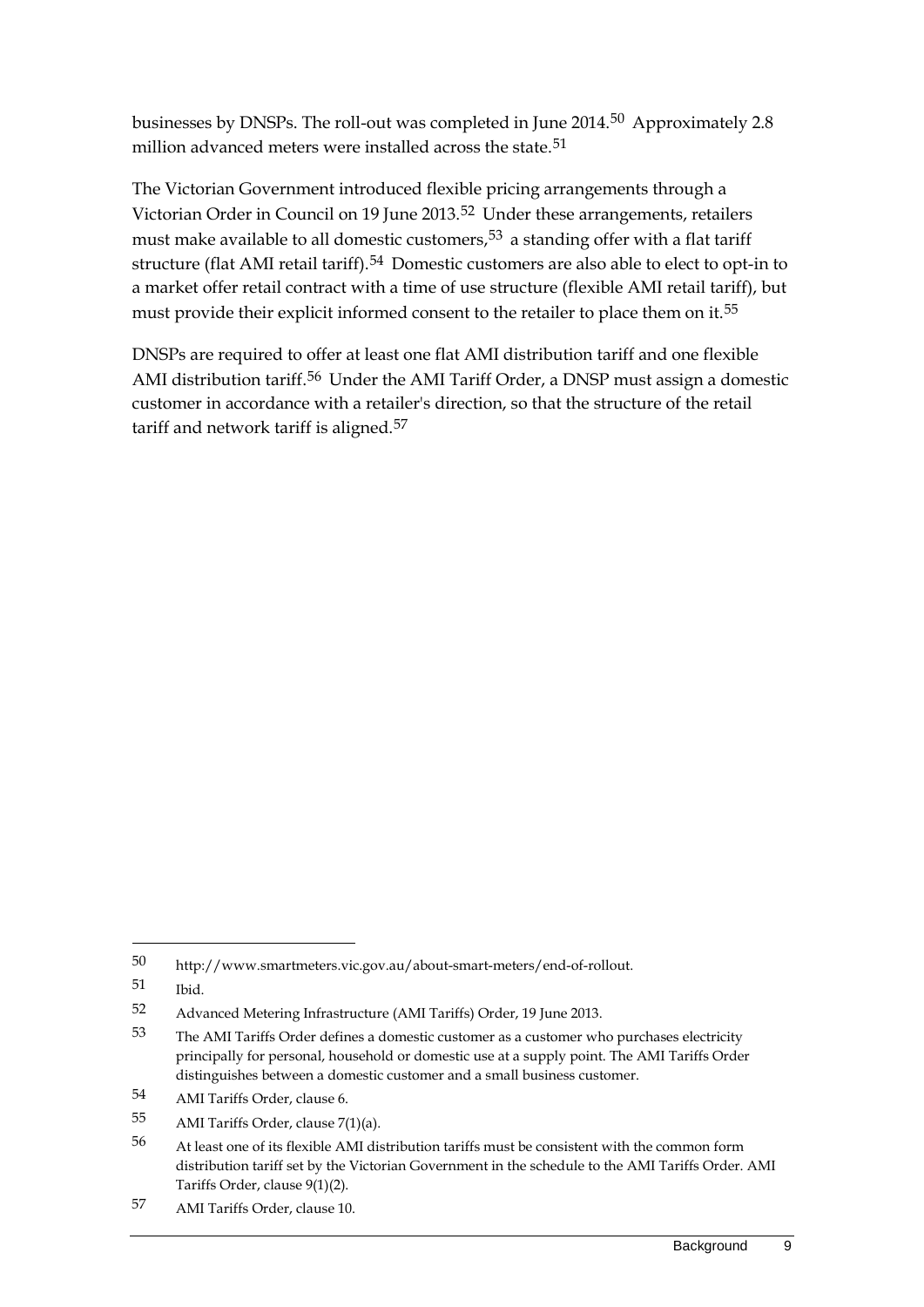# **3 Details of the rule change request**

The COAG Energy Council's rule change request seeks to amend Chapter 6 of the National Electricity Rules (NER) to place new obligations on distribution network service providers (DNSPs) with respect to network pricing. These obligations would be triggered by a state or territory government enacting a local instrument under section 22(1a) of the National Energy Retail Law (NERL).

Specifically, the rule change request proposes that, where a state or territory government declares that retailers must make a standing offer with a prescribed retail tariff structure to small customers with an interval meter in its jurisdiction:<sup>[58](#page-12-0)</sup>

- DNSPs must offer a network tariff with a structure that matches the structure of that standing offer;[59](#page-12-1)
- DNSPs must allow a retailer to assign a small customer to this network tariff where that customer has chosen that standing offer; $60$  and
- the Australian Energy Regulator (AER) must only approve a DNSP's annual pricing proposal if it includes a network tariff that matches the structure of that standing offer.<sup>[61](#page-12-3)</sup>

The rule change request relates to the structure of network tariffs only. Under the rule change request, DNSPs would maintain discretion over the level of network tariffs.<sup>[62](#page-12-4)</sup> This would mirror the arrangements in the NERL, where retailers are able to set the price of the standing offer that is mandated by a state or territory government, subject to any retail price regulation that may apply in that jurisdiction.

The COAG Energy Council implies that the intention of the rule change request is to enable small customers with an interval meter to choose to be supplied electricity under a flat retail tariff. It considers that the rule change, if made, could enable state or territory governments to 'support the introduction of more complex network tariff structures' in their respective jurisdictions.<sup>[63](#page-12-5)</sup>

The COAG Energy Council's rule change request does not include a proposed rule.

### **3.1 Rationale for the rule change request**

The COAG Energy Council's rationale for its rule change request are summarised below:

-

<span id="page-12-5"></span>63 Ibid., p.8.

<span id="page-12-0"></span><sup>58</sup> In accordance with Clause 22(1a) of the National Energy Retail Law.

<span id="page-12-1"></span><sup>59</sup> COAG Energy Council's rule change request, 25 June 2014, p.2.

<span id="page-12-2"></span><sup>60</sup> Ibid.

<span id="page-12-3"></span><sup>61</sup> Ibid., p.3.

<span id="page-12-4"></span><sup>62</sup> Ibid., p.4.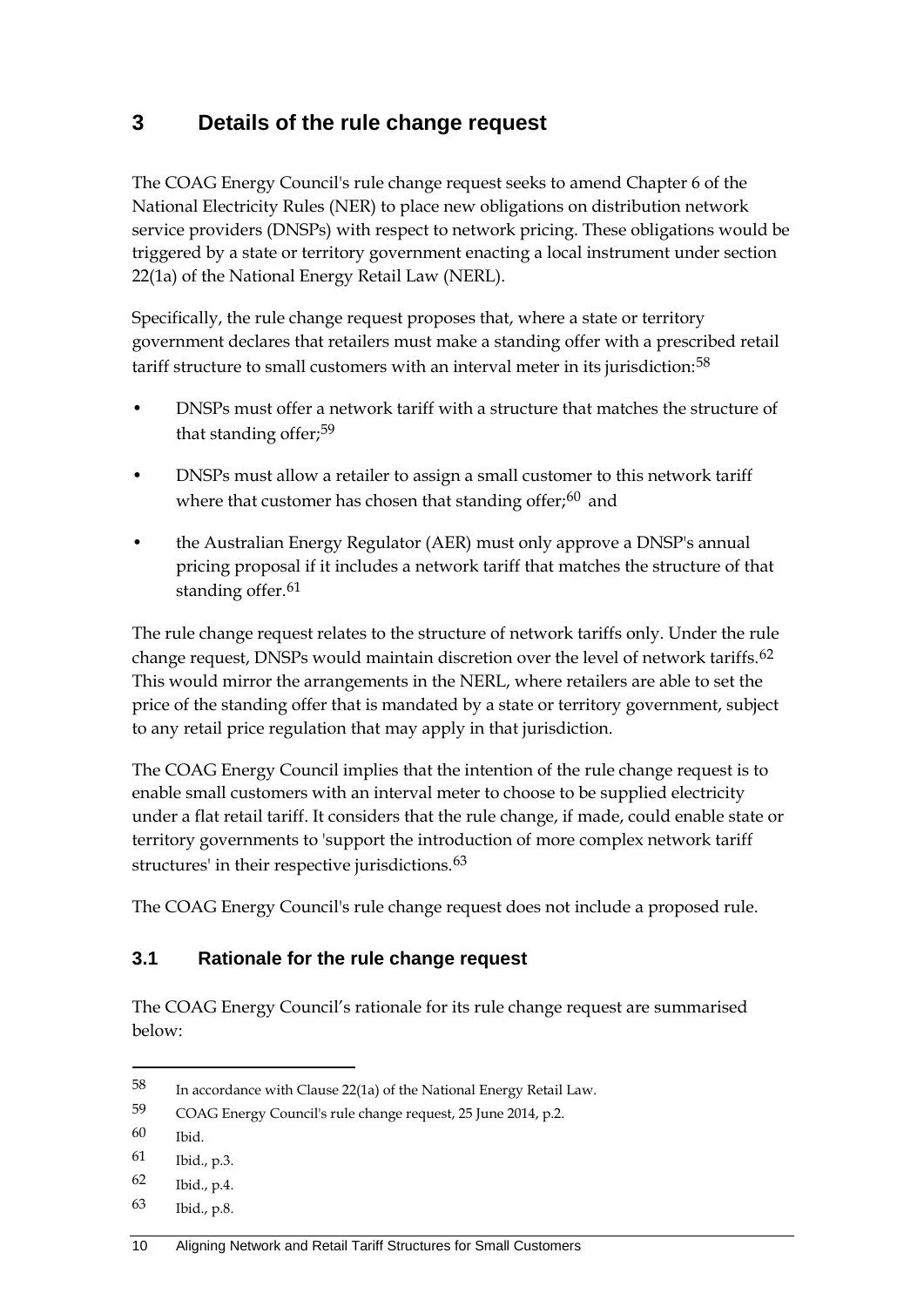- The COAG Energy Council notes that more widespread availability of interval meters and advanced meters<sup>[64](#page-13-0)</sup> will enable DNSPs and retailers to offer cost reflective tariff structures, to the benefit of all consumers in the long term.<sup>[65](#page-13-1)</sup> However, as these tariff structures will effectively unwind some of the cross subsidies prevailing in existing flat tariff structures, this transition needs to be managed to enable consumers to adjust to the new pricing arrangements.
- To manage the potential impact on consumers from the transition to cost reflective tariff structures, the COAG Energy Council suggests that some jurisdictions may seek to mandate that a standing offer with a prescribed tariff structure be offered by retailers to small customers with an interval meter. Such an approach has been adopted in Victoria.<sup>[66](#page-13-2)</sup>
- COAG Energy Council suggests that jurisdictions may seek to mandate a particular standing offer to facilitate choice of retail tariffs for small customers with an interval meter.<sup>[67](#page-13-3)</sup>
- The COAG Energy Council notes that, in general, retailers endeavour to match the structure of the retail tariffs they offer to their consumers to the structure of DNSPs' network tariffs charged to consumers.<sup>[68](#page-13-4)</sup> In a situation where a state or territory government requires retailers to make a standing offer with a prescribed tariff structure to small customers in its jurisdiction, retailers' ability to do this would be constrained. In this situation, it is likely that a retailer would add a risk premium to its retail tariff to account for the potential risk of under recovery of network costs.[69](#page-13-5)
- To address this potential outcome, the COAG Energy Council has proposed a rule change that, if made, would impose an obligation on DNSPs to offer a network tariff with a structure that matches the prescribed structure of the standing offer that a retailer is required to offer under the jurisdictional instrument.
- The COAG Energy Council considers that the rule change, if made, would give retailers a reasonable opportunity to recover the network charge for those small customers. As a consequence, retailers would reduce the risk premium they would otherwise apply, resulting in lower charges under the mandated standing offer.[70](#page-13-6)

- <span id="page-13-4"></span>68 This is discussed in section 2.1.2.
- <span id="page-13-5"></span>69 Ibid.
- <span id="page-13-6"></span>70 Ibid.

<span id="page-13-0"></span><sup>64</sup> Advanced meters are remotely read interval metering installations that can also provide a range of advanced metering services beyond simply measuring electricity consumption or generation. The services available depends on the functionality of the advanced metering installation.

<span id="page-13-1"></span><sup>65</sup> Ibid., p.6.

<span id="page-13-2"></span><sup>66</sup> Ibid., p.7.

<span id="page-13-3"></span><sup>67</sup> Ibid.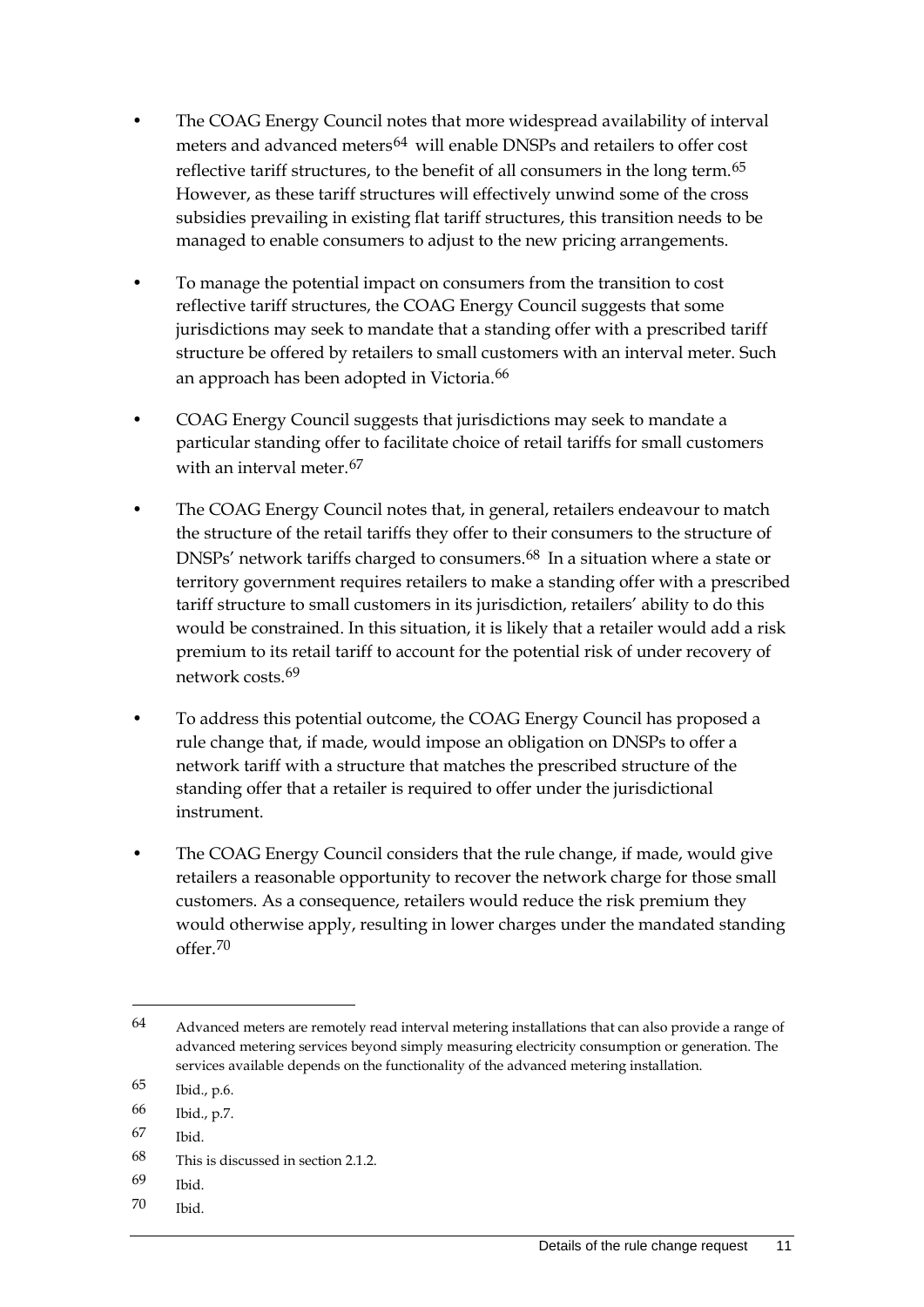• The COAG Energy Council notes that while such a rule change, if made, may transfer revenue risk from retailers to DNSPs, DNSPs would be better placed to manage this risk over a comparatively larger customer base than retailers. Additionally, under the existing regulatory framework, the COAG Energy Council considers that DNSPs are able to adjust the amount of revenue they recover on a yearly basis, so as to account for any previous over or under recovery of revenue.[71](#page-14-0)

<span id="page-14-0"></span><sup>71</sup> The COAG Energy Council notes that this depends on the type of control mechanism applied to the DNSP by the AER. COAG Energy Council's rule change request, 25 June 2014, p.7.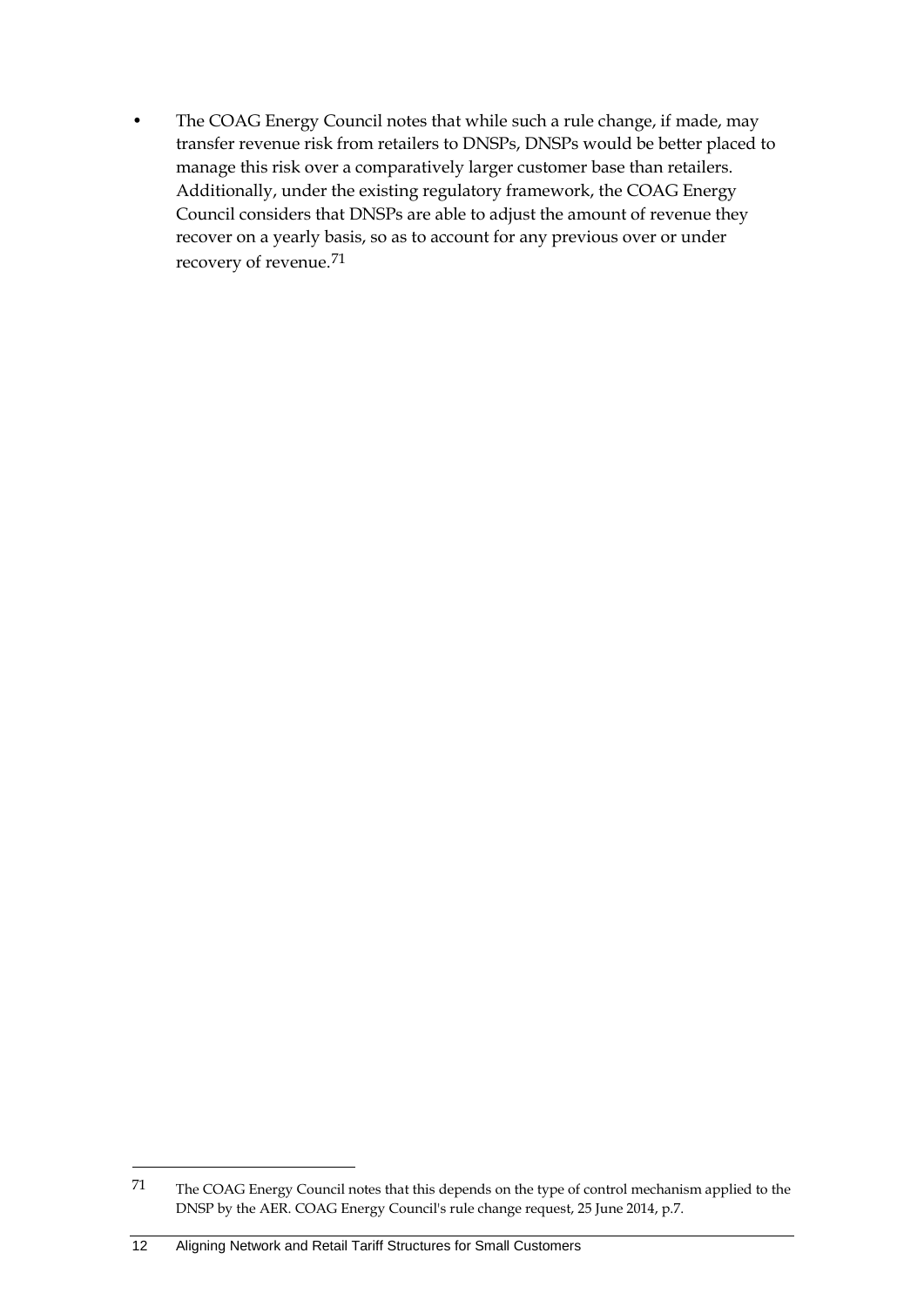# **4 Assessment Framework**

The AEMC must assess proposed changes to the National Electricity Rules (NER) based on whether the proposed rule will, or is likely to, contribute to the achievement of the National Electricity Objective (NEO), as set out under section 7 of the National Electricity Law (NEL).

The NEO states:[72](#page-15-0)

"The objective of this Law is to promote efficient investment in, and efficient operation and use of, electricity services for the long term interests of consumers of electricity with respect to:

- (a) price, quality, safety, reliability and security of supply of electricity; and
- (b) the reliability, safety and security of the national electricity system."

Based on a preliminary assessment of the rule change request, the relevant aspect of the NEO to be considered for this rule change request is the promotion of efficient investment in, and operation and use of, electricity services for the long term interests of consumers with respect to price.

To determine whether the proposed rule, if made, is likely to promote the NEO, the following criteria may be considered as part of the AEMC's assessment of the rule change request:

- **Efficient allocation of risk.** To achieve efficiency, risks should generally be allocated to the parties best placed to manage them. This has the potential to minimise the cost of managing risk and reduce the risk to future investment. In turn, this may lead to efficient prices for consumers over the longer term. The nature and allocation of the risks that are caused by both the issue identified in the rule change request and its proposed solution, and consideration of which party is best placed to manage such risks, will be assessed.
- **Efficient network prices.** Network tariff structures that signal to consumers a DNSP's future costs of providing network services are likely to lead to more efficient use of, and investment in, the distribution network. An efficient network price provides consumers with the opportunity to make an efficient decision in relation to use of the network and investment in technologies to manage their use. A consumer's response to efficient network prices provides signals to DNSPs about when and where to potentially invest in the network. Therefore, consumers who respond to network price signals can not only potentially reduce their own network charges, but also potentially contribute to lower future network costs more broadly. The degree to which the rule change request assists in promoting efficient network prices will be assessed.

<span id="page-15-0"></span><sup>72</sup> See s. 7 of the NEL.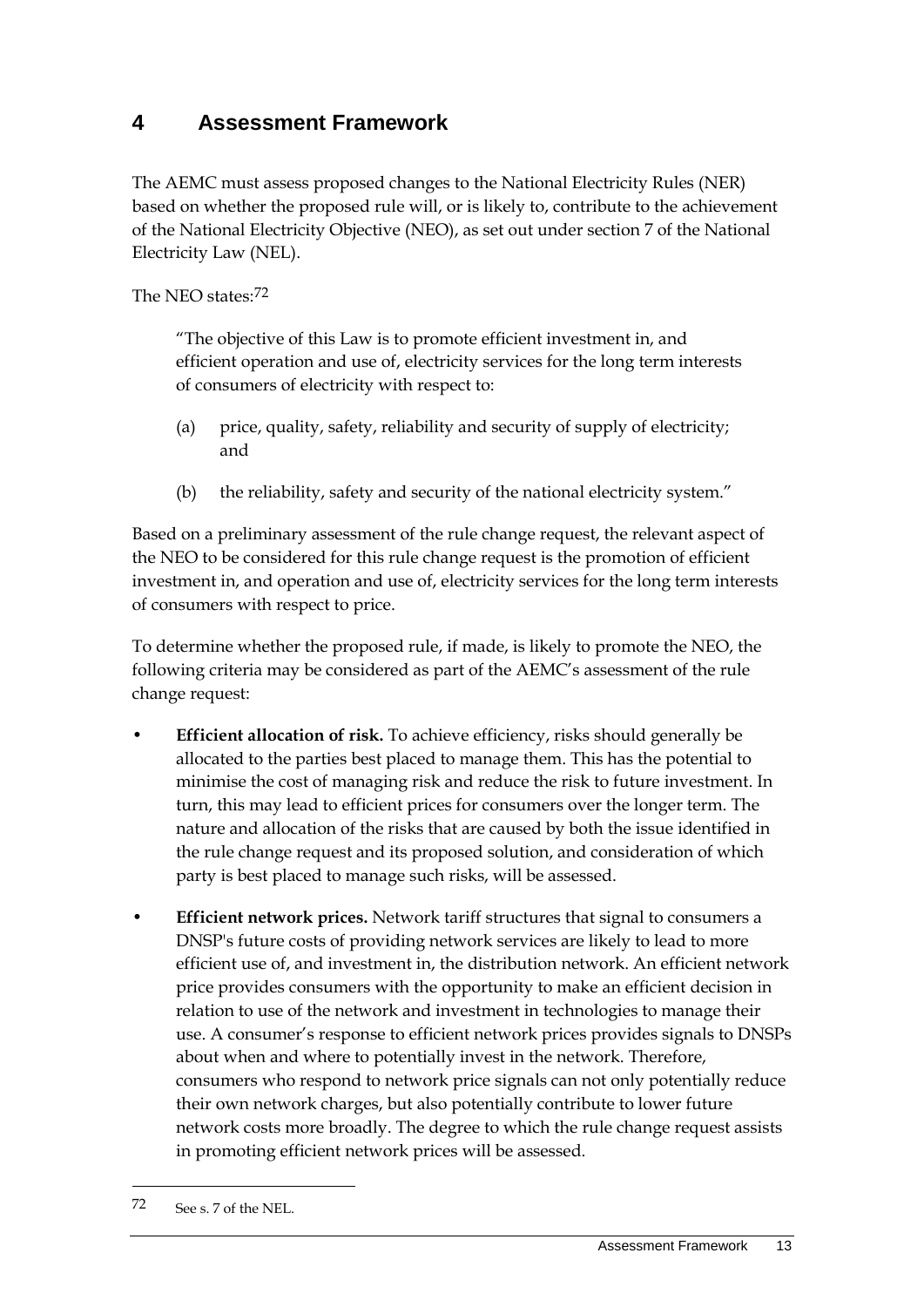- **Predictable outcomes for consumers, retailers and DNSPs.** Predictable outcomes support confidence in, and credibility of, markets and supporting regulatory arrangements. For DNSPs and retailers, confidence in the regulatory arrangements may encourage them to actively participate, and invest in, the market, which promotes efficiency. Similarly, if the prices that consumers face are relatively simple, transparent and predictable, this provides consumers a reasonable opportunity to decide whether to respond to those signals, and manage their costs. The degree to which the rule change request is likely to support predictable outcomes for DNSPs, retailers and consumers will be assessed.
- **Administrative and compliance costs.** Changes to the NER should not create any unnecessary compliance and administrative burden for stakeholders. A rule that is complex to administer, difficult for stakeholders to understand, or imposes unnecessary risks, is less likely to achieve its intended purpose or will do so at a higher cost. Consideration will be given to whether the administrative and compliance burden created by the rule change request is likely to be proportionate to the benefits it is seeking to achieve.

The proposed rule will be assessed against the relevant counterfactual of not making the proposed change to the NER. That is, against whether any additional benefits, beyond those achieved by the Distribution Network Pricing Arrangements rule change, would be achieved by requiring DNSPs to offer a network tariff that matches a mandated standing offer.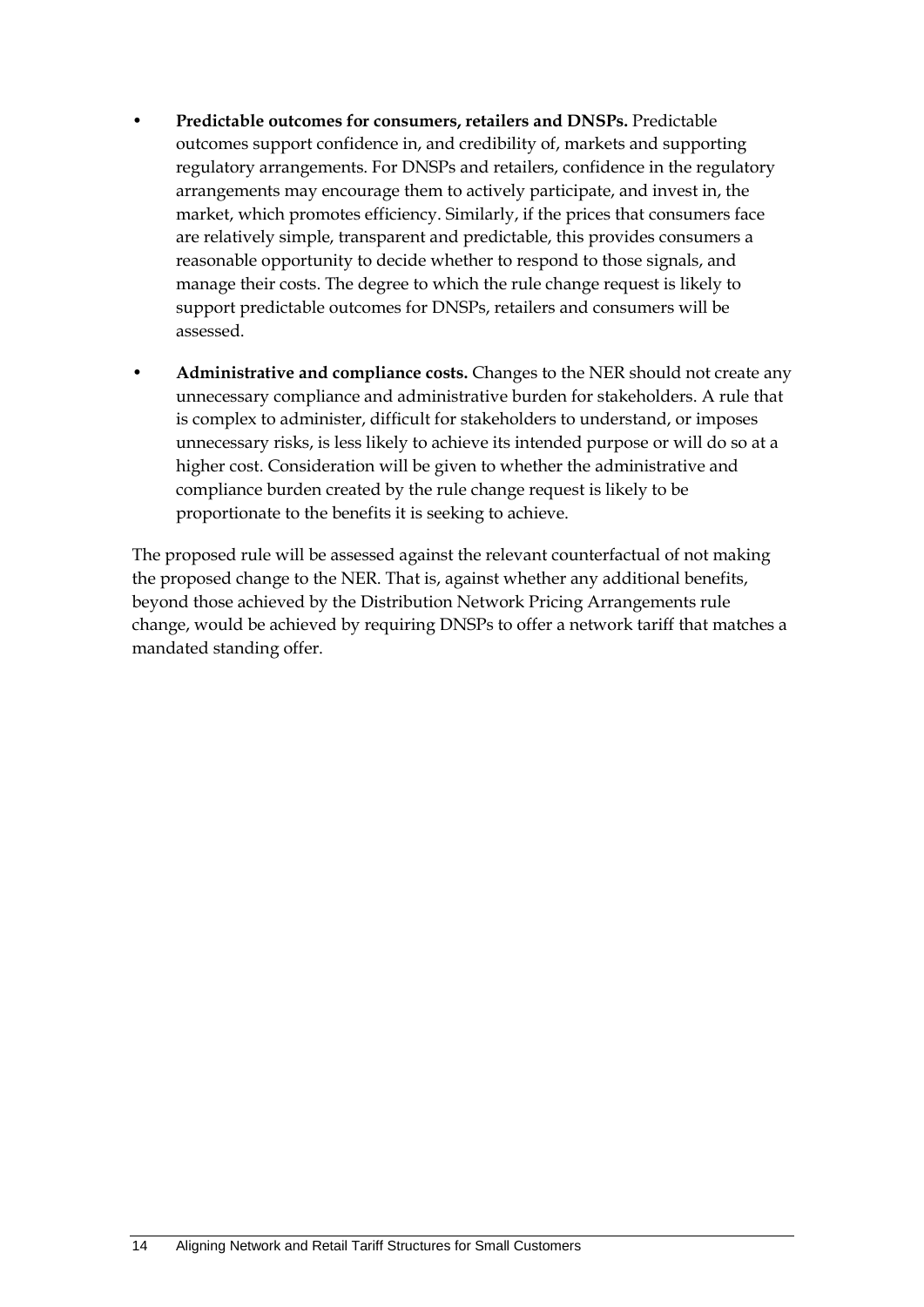# **5 Issues for Consultation**

This chapter identifies a number of issues for consultation that appear to be relevant to this rule change request. The issues outlined below are provided for guidance. Stakeholders are encouraged to comment on these issues as well as any other aspect of the rule change request, or this consultation paper, including the proposed assessment framework.

### **5.1 Interaction with the Distribution Network Pricing Arrangements rule change**

As set out in section 2.1.1, the Distribution Network Pricing Arrangements rule change made substantial changes to the way that DNSPs set and structure network prices. These changes require DNSPs to set network tariffs with greater reference to the costs caused by the usage decisions of individual consumers. The changes also give retailers and consumers greater certainty with respect to the structure of network tariffs over the regulatory control period and a greater indication of likely price paths.

This section outlines some of the objectives achieved through the new rule introduced under the Distribution Network Pricing Arrangements rule change.

The new rule requires DNSPs to set cost reflective network prices. Cost reflective network prices may provide signals to consumers so that they can make informed decisions about how they use electricity by allowing them to compare the value they place on using the network with the costs of doing so. Some consumers are likely to choose to adjust their behaviour in response to network pricing signals. This is likely to be to the benefit of all consumers, as it may reduce the costs that the DNSP incurs, ultimately leading to lower overall network charges.

The new rules explicitly recognise that cost reflective network pricing may have greater impacts on some consumers. To address this, the rules include a consumer impact principle. This principle requires DNSPs to consider the impact that cost reflective network prices may have on consumers, and transition them to these prices in a way that manages potential shocks. Further, under this principle, DNSPs are required to set network tariffs that consumers are capable of understanding.

The new rules also recognise that state or territory governments may place pricing obligations on the DNSPs within their jurisdictions. Certain governments may put in place obligations with which DNSPs must comply if they have particular objectives that they wish to pursue with respect to network pricing.

The new rules provide a framework that facilitates transparency in relation to the choices DNSPs make in the design of their network tariffs. This framework means that whenever a DNSP varies its proposed network tariffs from those that are cost reflective, they must do this only to the minimum extent necessary in order to manage impacts on consumers or comply with jurisdictional pricing obligations. This requires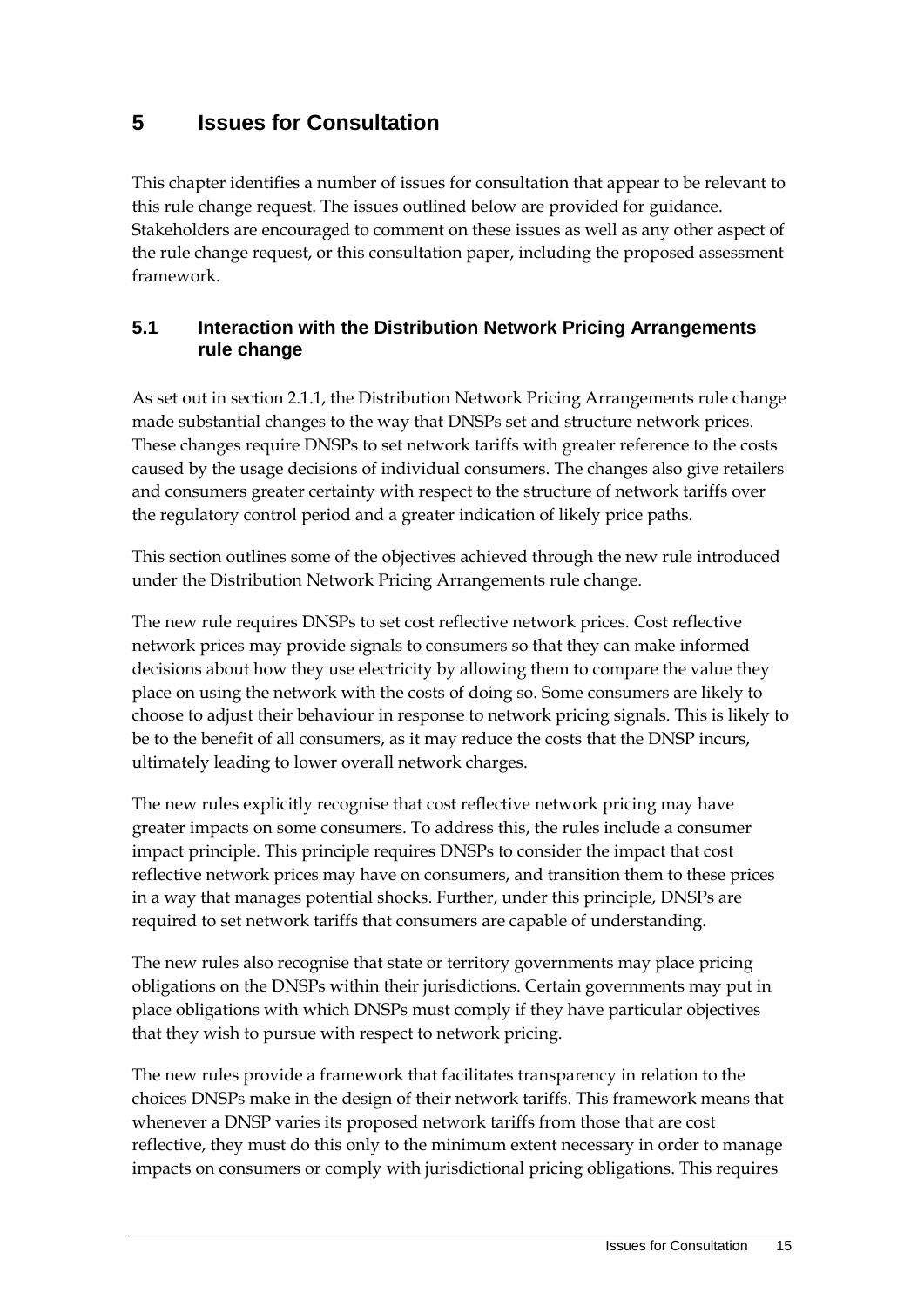DNSPs to outline the trade-offs they have made and the rationale behind their decisions.

The new pricing principles are supported through a new network pricing process. As outlined in section 2.1.1, DNSPs are required to develop a TSS that outlines how they will apply the pricing principles in their tariff classes, tariff structures and approach to setting the pricing levels of network tariffs. This process gives the AER oversight over how DNSPs will meet the pricing principles over the regulatory control period, including how they will transition consumers to cost reflective network tariffs.

One of the key benefits of the TSS being in place for the regulatory control period<sup>[73](#page-18-0)</sup> is that it will provide retailers with more advanced notification of both the structure and pricing level of network tariffs. This may alleviate some of the risks that could potentially lead some retailers to include risk premiums in their retail tariffs as a risk management measure. Under the new rules, retailers have greater access to the tariff structures and likely pricing levels that a DNSP will apply over the regulatory control period. Further, changes made to the timing of the annual network pricing process will give retailers earlier notification of the pricing levels of annual network tariffs. This gives retailers more certainty across the regulatory control period and provides retailers with an opportunity to plan how they could best incorporate network tariffs into retail tariffs.

The new rules also provide for greater engagement between DNSPs, retailers and consumers. This allows retailers an opportunity to provide feedback on the network tariffs that a DNSP proposes to apply. The rules require DNSPs to demonstrate how they have taken views expressed as part of this consultation into account in the design of their network tariffs. As such, the intent of this consultation is to stimulate greater discussion between DNSPs, retailers and consumers so that DNSPs gain access to better information that could allow them to develop more robust network tariffs, that retailers can implement and consumers can understand and respond to.

The COAG Energy Council's rule change request was submitted before the Distribution Network Pricing Arrangements rule change was finalised. As such, the direct interactions between the rule change request and the Distribution Network Pricing Arrangements rule change were not considered. However, the new rules appear to address many of the concerns that are raised in the rule change request.

The remainder of this chapter considers the interaction between the rule change request and the new rules.

<span id="page-18-0"></span><sup>73</sup> As outlined in Section 2.1.1 a DNSP may seek an amendment to the TSS in limited circumstances, subject to the approval of the AER.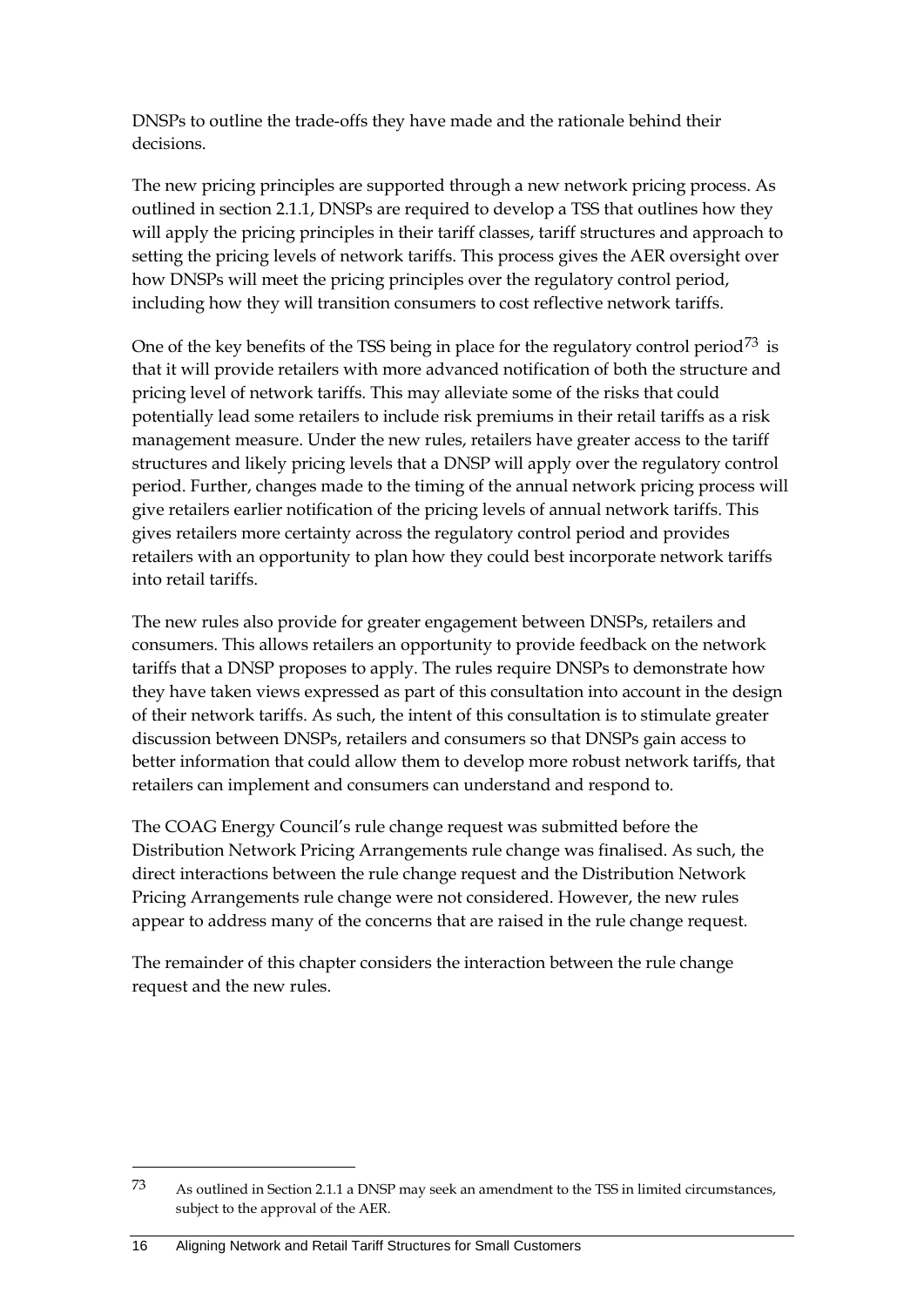#### **Question 1 Interaction with the Distribution Network Pricing Arrangements rule change**

- **a. Do the changes made to the pricing rules under the Distribution Network Pricing Arrangements rule change sufficiently meet the objectives of the COAG Energy Council's rule change request? Why/why not?**
- **b. How should interactions between the rule change request and the Distribution Network Pricing Arrangements rule change be addressed?**

#### **5.1.1 Transitional arrangements for the Distribution Network Pricing Arrangements rule change**

The Distribution Network Pricing Arrangements rule change set out a transitional timeframe for the implementation of the new rules. This timeframe is set out in Table 5.1 below.

| <b>Process</b>                                      | <b>VIC DNSPs</b>  | NSW, QLD, SA and<br><b>ACT DNSPs</b> | TAS DNSPs (no<br>transitionals) |
|-----------------------------------------------------|-------------------|--------------------------------------|---------------------------------|
| Proposed TSS due<br>to the AER                      | 25 September 2015 | 27 November 2015                     | 31 January 2016                 |
| AER draft decision<br>on TSS                        | 22 February 2016  | 1 July 2016                          | 30 September 2016               |
| Revised proposed<br>TSS due to AER<br>(approx) $75$ | 29 April 2016     | 2 September 2016                     | 5 December 2016                 |
| AER final decision on<br>TSS                        | 29 July 2016      | 30 January 2017                      | 30 April 2017                   |
| Prices based on new<br>rules take effect            | 1 January 2017    | 1 July 2017                          | 1 July 2017                     |

#### **Table 5.1 Transitional timeframe for implementation of Distribution Network Pricing Arrangements[74](#page-19-0)**

The proposed rule change would need to fit with the new pricing rules under Chapter 6 of the NER. Therefore, if the proposed rule change were to be made, it may be

<span id="page-19-0"></span><sup>74</sup> See chapter 6 of the Distribution Network Pricing Arrangements final determination for a comprehensive explanation of transitional arrangements. Available:

http://www.aemc.gov.au/Rule-Changes/Distribution-Network-Pricing-Arrangements.

<span id="page-19-1"></span><sup>75</sup> DNSPs are able to submit a revised proposed TSS no later than 45 business days after the AER's draft decision.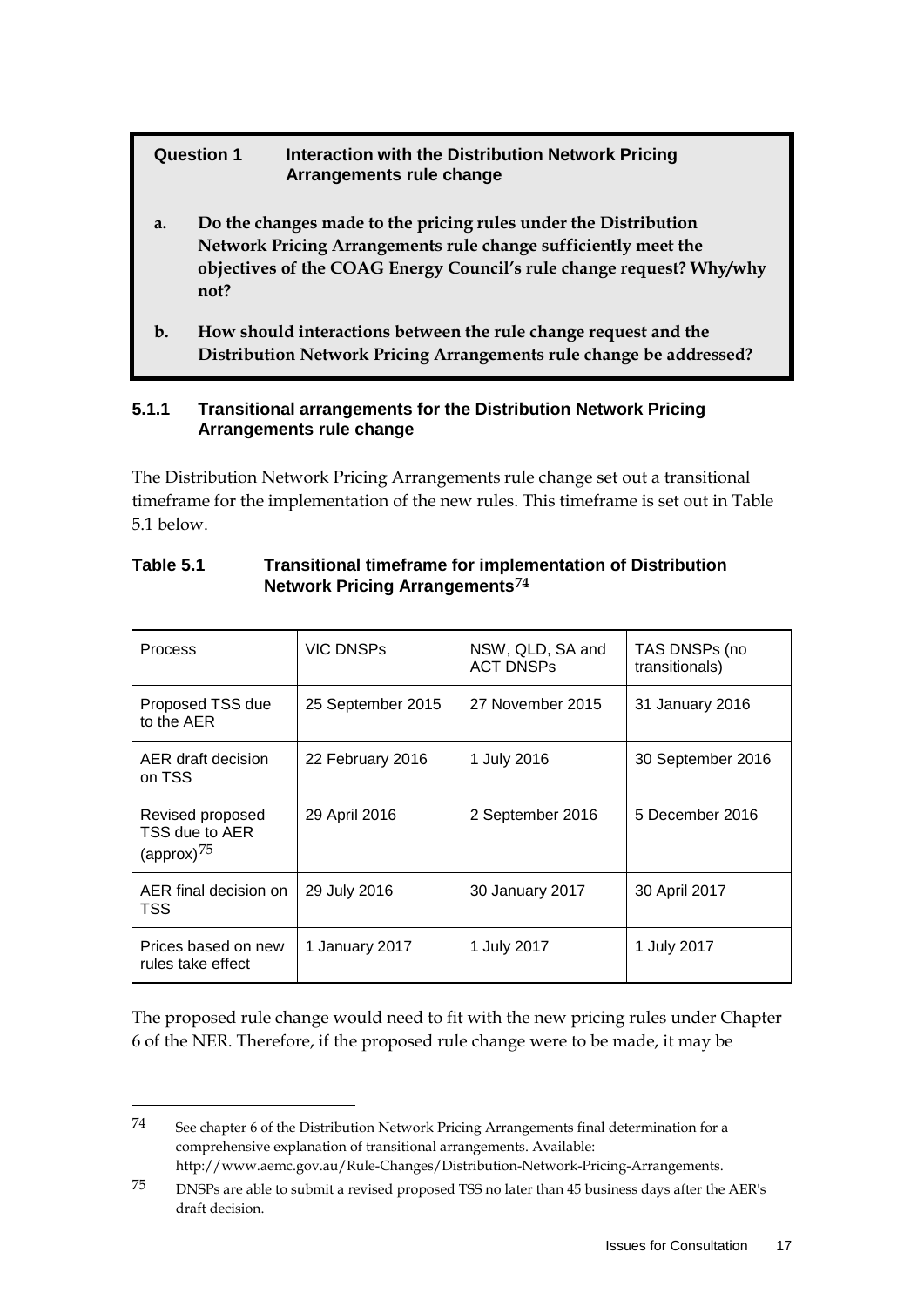prudent to delay its commencement until the full implementation of the new pricing rules in 2017.

#### **Question 2 Timeframe for implementation of proposed rule change**

- **a. If the proposed rule change were to be made, when should it take effect? What implementation issues, if any, should be considered?**
- **b. If the proposed rule change were to be made, what transitional arrangements should be considered, if any, to enable it to take effect prior to the full implementation of the Distribution Network Pricing Arrangement rule change?**

### **5.2 Efficient allocation of risk**

If a state or territory government enacts a local instrument that requires a retailer to offer a standing offer with a prescribed tariff structure, the proposed rule change could transfer the risk associated with the recovery of a DNSPs' allowable revenue from retailers to DNSPs.

As noted by the COAG Energy Council, this may be a more efficient allocation of risk, as DNSPs have a larger customer base over which they can spread the risk.<sup>[76](#page-20-0)</sup> DNSPs may also have mechanisms by which they can adjust network tariffs if they have either over or under recovered their allowable revenue. This depends on the control mechanism selected by the AER. DNSPs on price caps are not able to adjust network tariffs to account for an over or under recovery of revenue. However, if DNSPs are continuously adjusting the level of their network tariffs to account for an over or under recovery of allowable revenue, this may result in greater network tariff volatility, resulting in greater price shocks for consumers.

Further, the potential inclusion of a risk premium in the mandated standing offer by retailers may not necessarily be an inefficient outcome. For example, if small customers with an interval meter choose to respond to cost reflective network pricing signals by electing a less cost reflective retail tariff, it may be appropriate that they share some of the risk that a retailer must manage. In this instance, small customers who elect to be supplied under this retail tariff structure will not receive the full network pricing signals about when to consume electricity. As a result, they may cause greater network costs that need to be recovered from all consumers.

<span id="page-20-0"></span><sup>76</sup> COAG Energy Council's rule change request, 25 June 2014, p.7.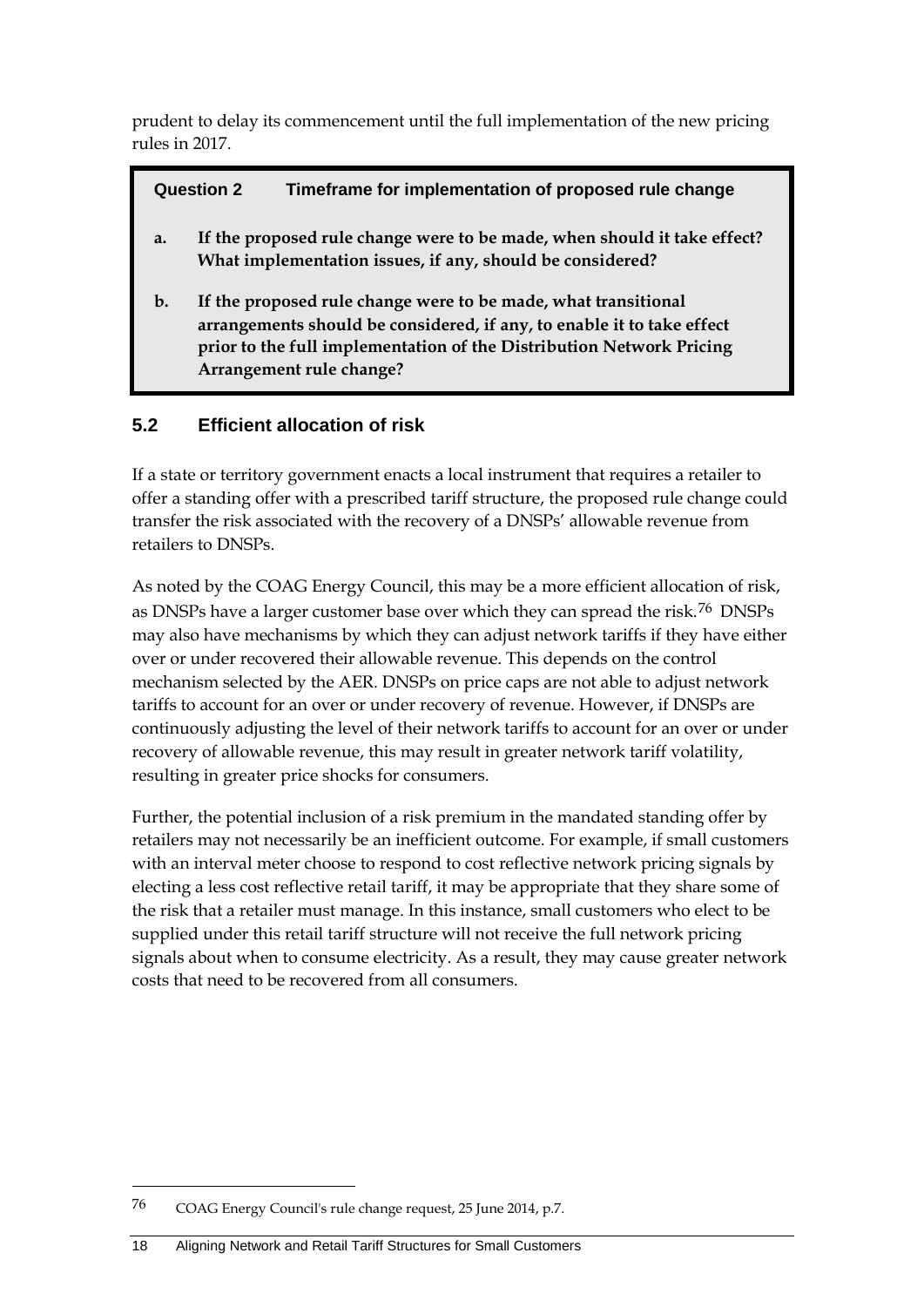#### **Question 3 Efficient allocation of risk**

- **a. What is the efficient allocation of risk between retailers, DNSPs and consumers with respect to network and retail pricing?**
- **b. To what extent do retailers currently bear the risks of retail and network tariff misalignment? How would this risk profile change, if at all, if the proposed rule was made?**

### **5.3 Efficient network prices**

The COAG Energy Council implies that the intention of its rule change request is to facilitate choice for small customers with an interval meter to be supplied under a flat retail tariff. However, the NERL allows for a state or territory government to prescribe in a local instrument that retailers must offer any type of prescribed tariff structure, including more cost reflective tariff structures. This could include specifying the time bands of a TOU tariff or the structure of a capacity based tariff. Therefore, in order to achieve the intent of this rule change request, namely aligning network and retail tariff structures for small customers, the proposed rule, if made, would similarly not limit the ability of a state or territory government to require a DNSP to make available a particular network tariff.

Should a jurisdiction require a DNSP to offer a particular network tariff, this could result in network tariffs that are not cost reflective. This applies regardless of the type of network tariff that a jurisdiction requires a DNSP to offer. This is because the drivers of a DNSP's costs depend on the individual DNSP's particular circumstances, and it is unlikely that a single network tariff would be able to accurately signal the costs of providing network services to small customers across all networks in a jurisdiction.

If the network tariff that the DNSPs are required to make available is a flat network tariff, as implied by the rule change request, this could be in contrast to the requirement that DNSPs provide signals to consumers about efficient use of the network, depending on the characteristics of the network, and in particular, the LRMC estimate for that network.

Further, if DNSPs are required to make available particular network tariffs to small customers with an interval meter, there may be an additional risk that they may only offer the required tariff, even if an alternative tariff structure would better reflect their operating costs. This has generally been the outcome of the arrangements currently in place in Victoria.[77](#page-21-0) Despite DNSPs being able to offer network tariffs with a structure different from the AMI flexible network tariff, in practice, only one DNSP has offered an alternative cost reflective network tariff.

<span id="page-21-0"></span><sup>77</sup> The Victorian arrangements are outlined in section 2.3.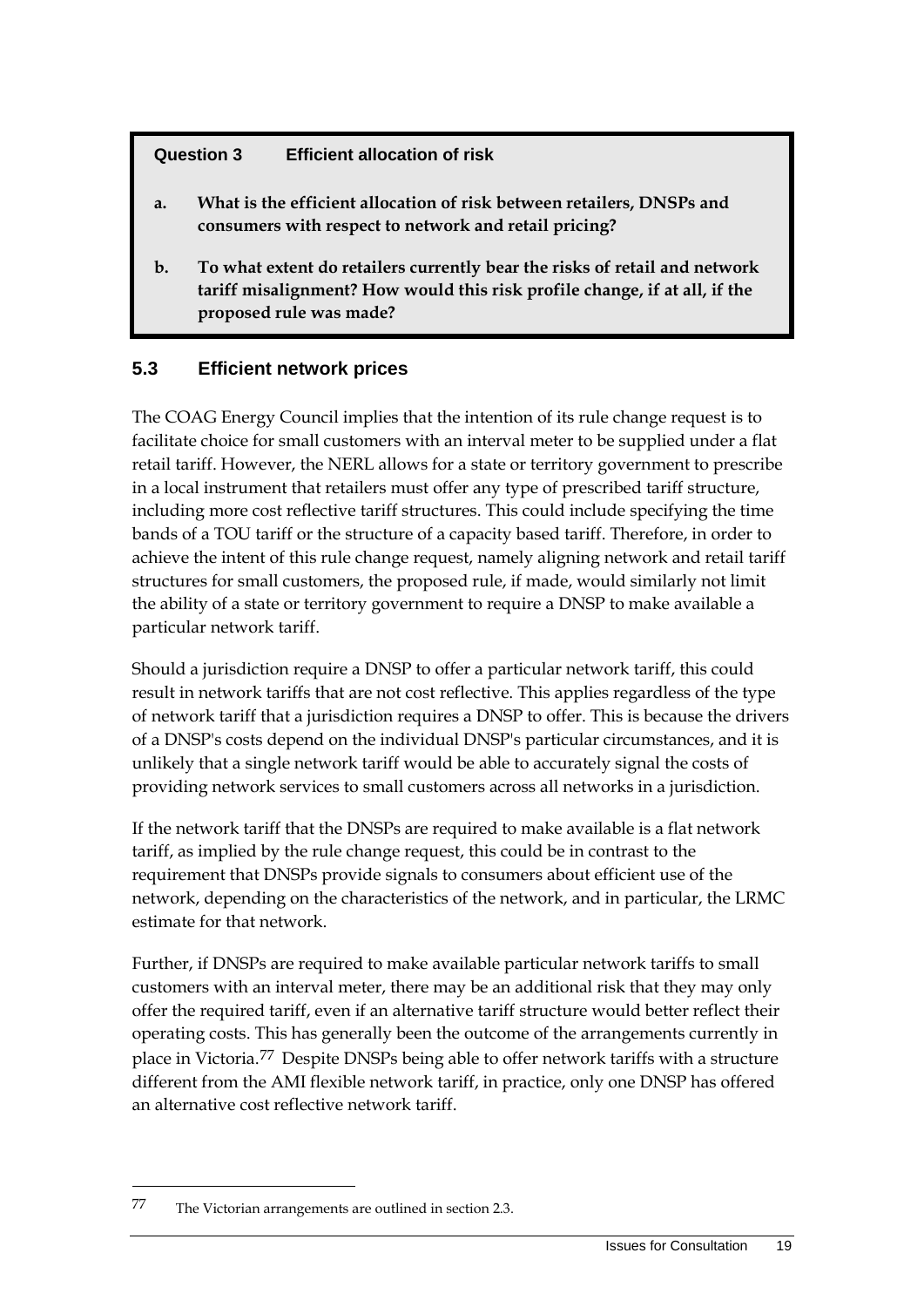Therefore, the effect of the rule change request, if made, may be less efficient network prices by removing the ability of DNSPs to design network tariffs that reflect their individual circumstances and drivers of costs or reducing their incentives to do so.

### **Question 4 Efficient network prices**

**a. What are the implications of this rule change request, if made, in relation to a DNSP's ability and incentives to develop its own network prices?**

### **5.4 Predictable outcomes for consumers, retailers and DNSPs**

By enabling retailers to assign small customers with an interval meter to the required network tariff, more predictable outcomes are supported for retailers. However, this could create revenue risk for DNSPs. As DNSPs may be required to make available a network tariff that is less cost reflective, they would need an accurate forecast of the number of customers likely to be assigned to this tariff in order to ensure that the tariff recovers only efficient costs.[78](#page-22-0) Without accurate information in relation to customer numbers, there is a risk that DNSPs may either over or under recover efficient costs.

Under the rule change request, DNSPs maintain discretion over the level of the network tariff they are required to offer. Subject to the side constraints mechanism, which limits the extent to which average prices per tariff class can move within regulatory control period, DNSPs could vary the level of the required network tariff. This could have a material impact on the retailer and, if the retailer does not receive sufficient notification of this price change, could result in the retailer including a price risk premium in its standing offer as a consequence.

As noted in section 5.3, the required network tariff may not provide adequate signals to small customers in relation to the costs of using the network. This may mean that these customers do not respond to network pricing signals, contributing to higher network costs in the longer term. This would not contribute to predictable outcomes for DNSPs or consumers.

### **Question 5 Predictable outcomes for consumers, retailers and DNSPs**

**a. Would the proposed rule change, if made, facilitate predictable outcomes for DNSPs, retailers and consumers? How would this compare against the likely outcomes under the Distribution Network Pricing Arrangements rule change?**

### **5.5 Administrative and compliance costs**

-

The interactions between the proposed rule change and the Distribution Network Pricing Arrangements rule change could lead to significantly higher administrative

<span id="page-22-0"></span><sup>78</sup> Under the pricing principles, DNSPs are required to recover from each tariff, the efficient costs of providing services to consumers assigned to that tariff. See section 2.1.1.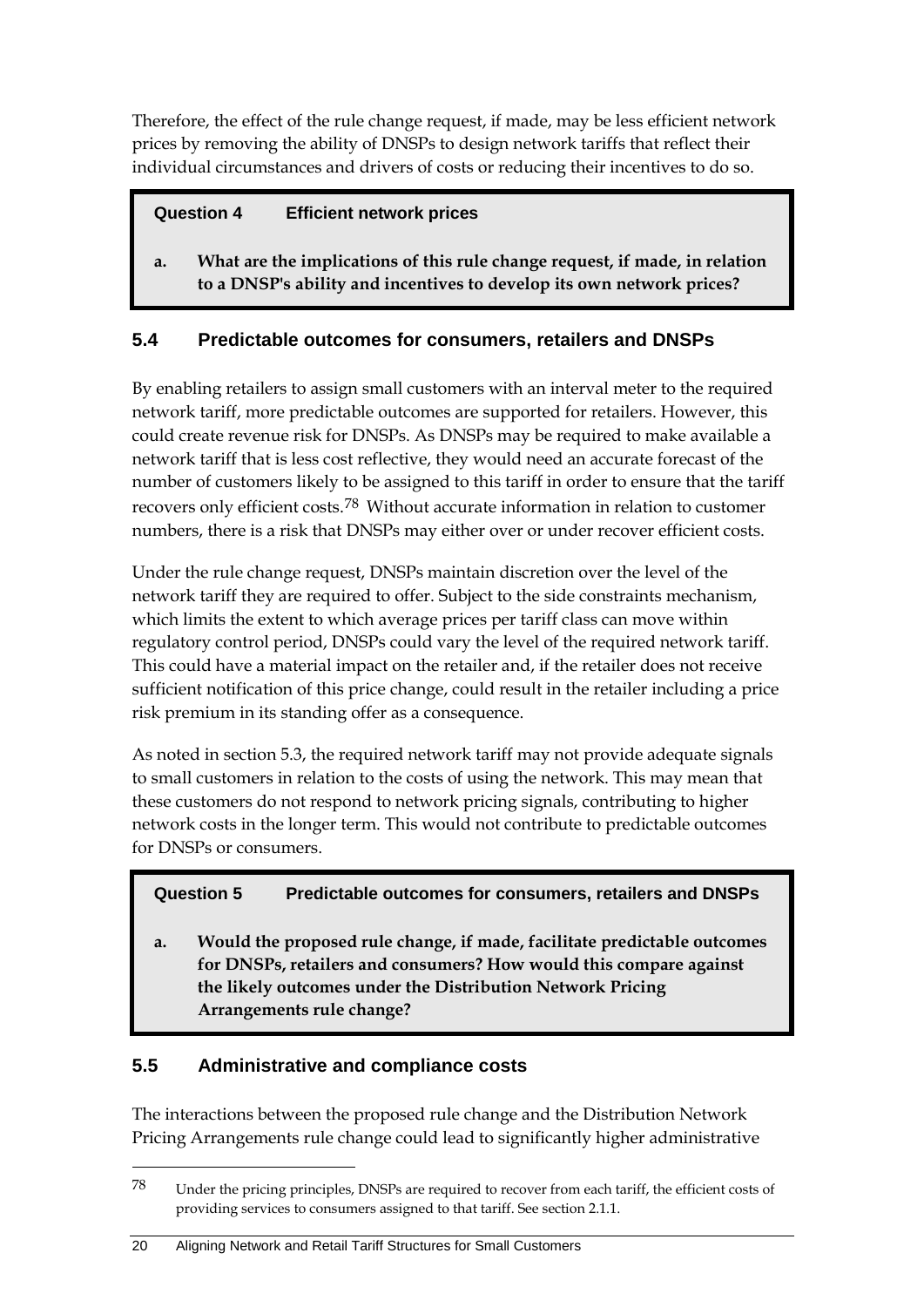and compliance costs for DNSPs and the AER. Higher administrative and compliance costs incurred by DNSPs could result in higher network charges for all consumers.

As noted in section 5.1, under the new rules, DNSPs are prevented from introducing new tariff structures, or from changing their policies and procedures for assigning consumers to tariffs, during a regulatory control period, unless they follow the prescribed process to seek amend to their TSS. To amend a TSS, DNSPs must consult with retailers and consumers on their proposed amendments, develop an amended TSS, and submit the proposed amended TSS to the AER at least nine months before the commencement of the relevant regulatory control year.<sup>[79](#page-23-0)</sup> This process could be costly for a DNSP, depending on the nature of the change proposed. A DNSP could be required to do this every time a jurisdiction requires it to offer a particular network tariff.

Requiring a DNSP to go through an amendments process where a jurisdiction requires it to offer a particular tariff may also increase the administrative burden on the AER. Under the new pricing rules, the AER is required to assess, and approve, a DNSP's amended TSS if it meets certain criteria.<sup>[80](#page-23-1)</sup> While a jurisdictional requirement to offer a particular network tariff may meet these criteria, the AER would need to assess the proposed amendment to determine whether to allow the amendment.

If a DNSP does not receive sufficient notice of a requirement to offer a particular network tariff to amend its TSS, the AER may be forced to allow a DNSP to be in breach of either the rule requirement that the annual pricing proposal be consistent with the TSS, or the rule requirement that the DNSP make available the network tariff required by the state or territory government, in its approval of the annual pricing proposal.

Similar issues could arise if the AER is required to refuse to approve an annual pricing proposal unless the DNSP includes the network tariff required by a jurisdiction, as proposed in the rule change request.

Alternatively, an exemption to the requirement that these network tariffs be included in the TSS may need to apply in order to implement this rule change request. This could have implications on the transparency and integrity of the TSS process. It may also undermine the certainty granted to retailers and consumers through the TSS.

The proposed rule change could also impose costs in relation to the need for new systems and procedures to enable retailers to assign small customers to a particular network tariff.

As noted in section 2.1.2, a retailer is able to access information in relation to the network tariff a small customer has been assigned to through NMI standing data. However, DNSPs do not have access to information in relation to the retail tariff that a

<span id="page-23-0"></span><sup>79</sup> For example, if a DNSP wanted to change a tariff structure in year three of the regulatory control period, it would have to submit its proposed amendment at least nine months before the commencement of that year.

<span id="page-23-1"></span><sup>80</sup> The criteria for amending a TSS is outlined in section 2.1.1.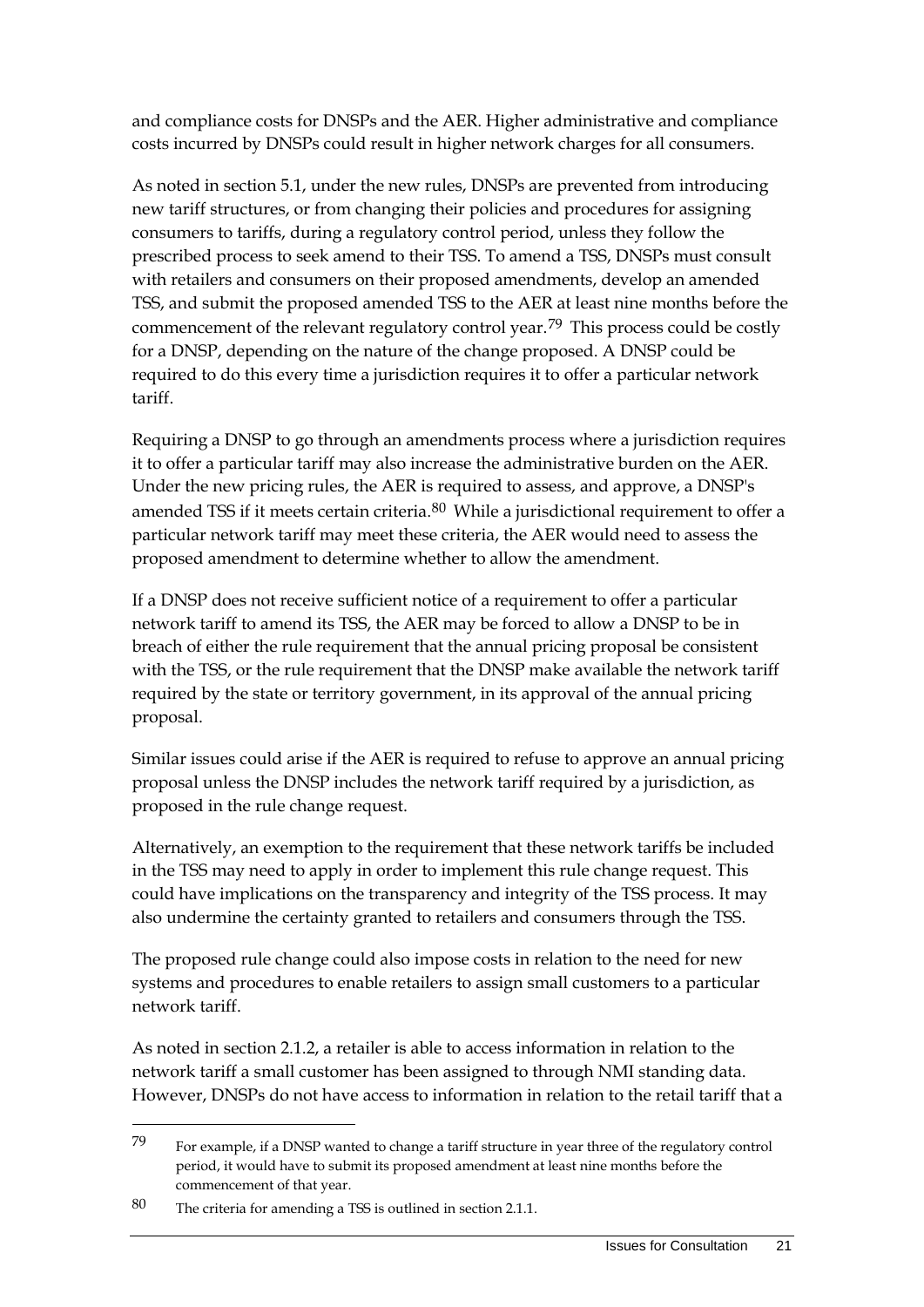small customer has elected to be supplied under. In order to implement this rule change request, a new system or procedure may need to be put in place to allow DNSPs access to information in relation to the retail tariff a small customer has selected to enable them to assign that customer to the correct network tariff.

As noted in section 2.1.1, the new pricing principles require DNSPs to comply with any jurisdictional pricing obligations. This principle recognises that state or territory government may pass a jurisdictional law to require DNSPs to make available a network tariff with a particular structure.

|       | <b>Question 6</b><br><b>Administrative and compliance costs</b>                                                                                                                                           |
|-------|-----------------------------------------------------------------------------------------------------------------------------------------------------------------------------------------------------------|
| a.    | What costs are likely to be incurred by DNSPs, retailers and the AER in<br>implementing the proposed rule change?                                                                                         |
| $b$ . | What system or procedure would need to be established to enable<br>DNSPs to assign small customers who elect the mandated standing offer<br>to the corresponding network tariff?                          |
| c.    | How do electricity retailers in Victoria notify DNSPs that a small<br>customer should be assigned to a particular network tariff? What costs, if<br>any, were incurred in facilitating this notification? |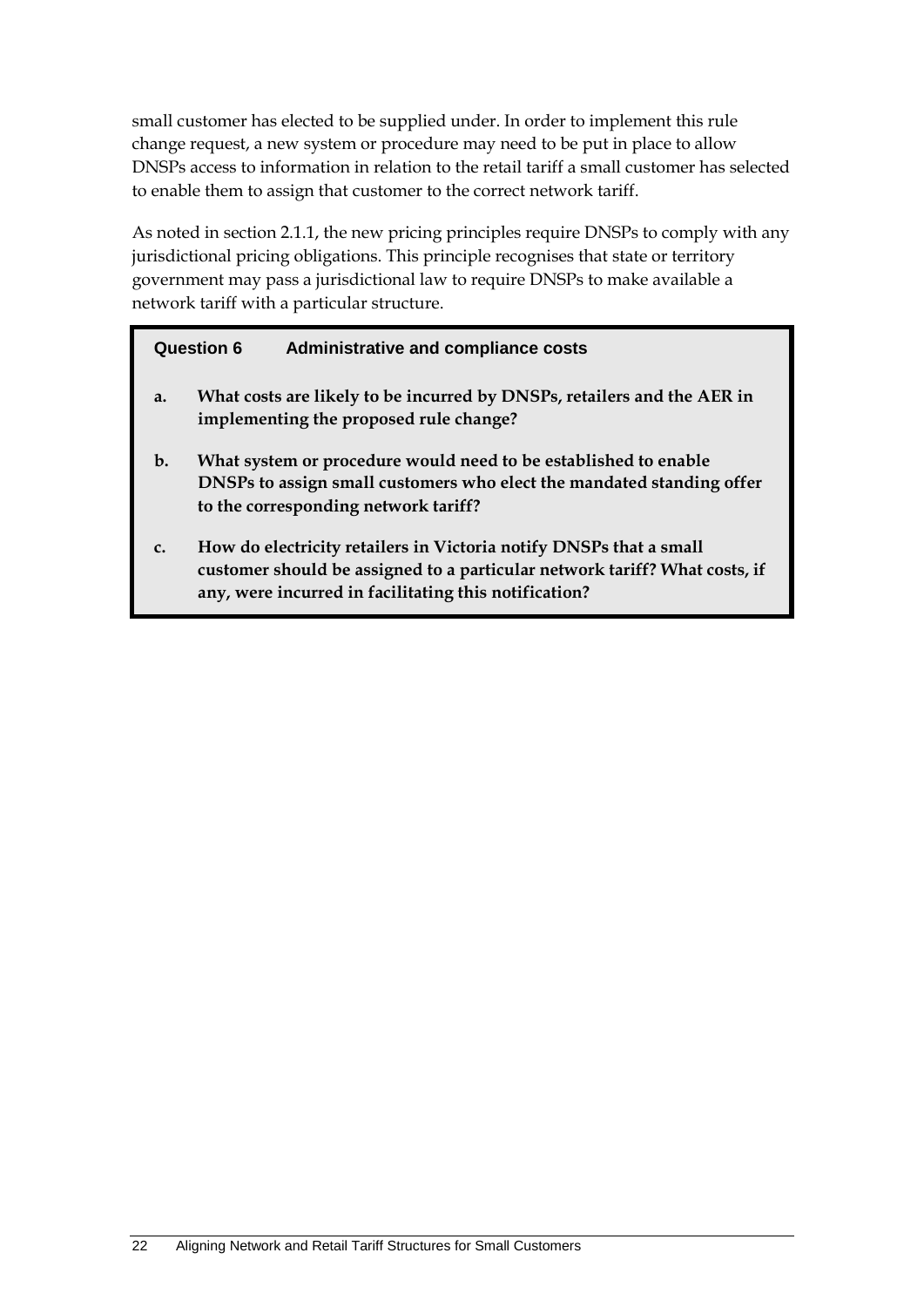# **6 Lodging a submission**

The AEMC has published a notice under section 95 of the NEL for this rule change proposal inviting written submission. Submissions are to be lodged online or by mail by 7 May 2015 in accordance with the following requirements.

Where practicable, submissions should be prepared in accordance with the AEMC's Guidelines for making written submissions on Rule change proposals. $81$  The AEMC publishes all submissions on its website, subject to a claim of confidentiality.

All enquiries on this project should be addressed to Emma Fishburn on (02) 8296 7800.

### **6.1 Lodging a submission electronically**

Electronic submissions must be lodged online via the AEMC's website, www.aemc.gov.au, using the "lodge a submission" function and selecting the project reference code "ERC0175". The submission must be on letterhead (if submitted on behalf of an organisation), signed and dated.

Upon receipt of the electronic submission, the AEMC will issue a confirmation email. If this confirmation email is not received within 3 business days, it is the submitter's responsibility to ensure the submission has been delivered successfully.

### **6.2 Lodging a submission by mail**

The submission must be on letterhead (if submitted on behalf of an organisation), signed and dated. The submission should be sent by mail to:

Australian Energy Market Commission PO Box A2449 Sydney South NSW 1235

Or by Fax to (02) 8296 7899.

-

The envelope must be clearly marked with the project reference code: ERC0175.

Except in circumstances where the submission has been received electronically, upon receipt of the hardcopy submission the AEMC will issue a confirmation letter.

If this confirmation letter is not received within 3 business days, it is the submitter's responsibility to ensure successful delivery of the submission has occurred.

<span id="page-25-0"></span><sup>81</sup> This guideline is available on the Commission's website.